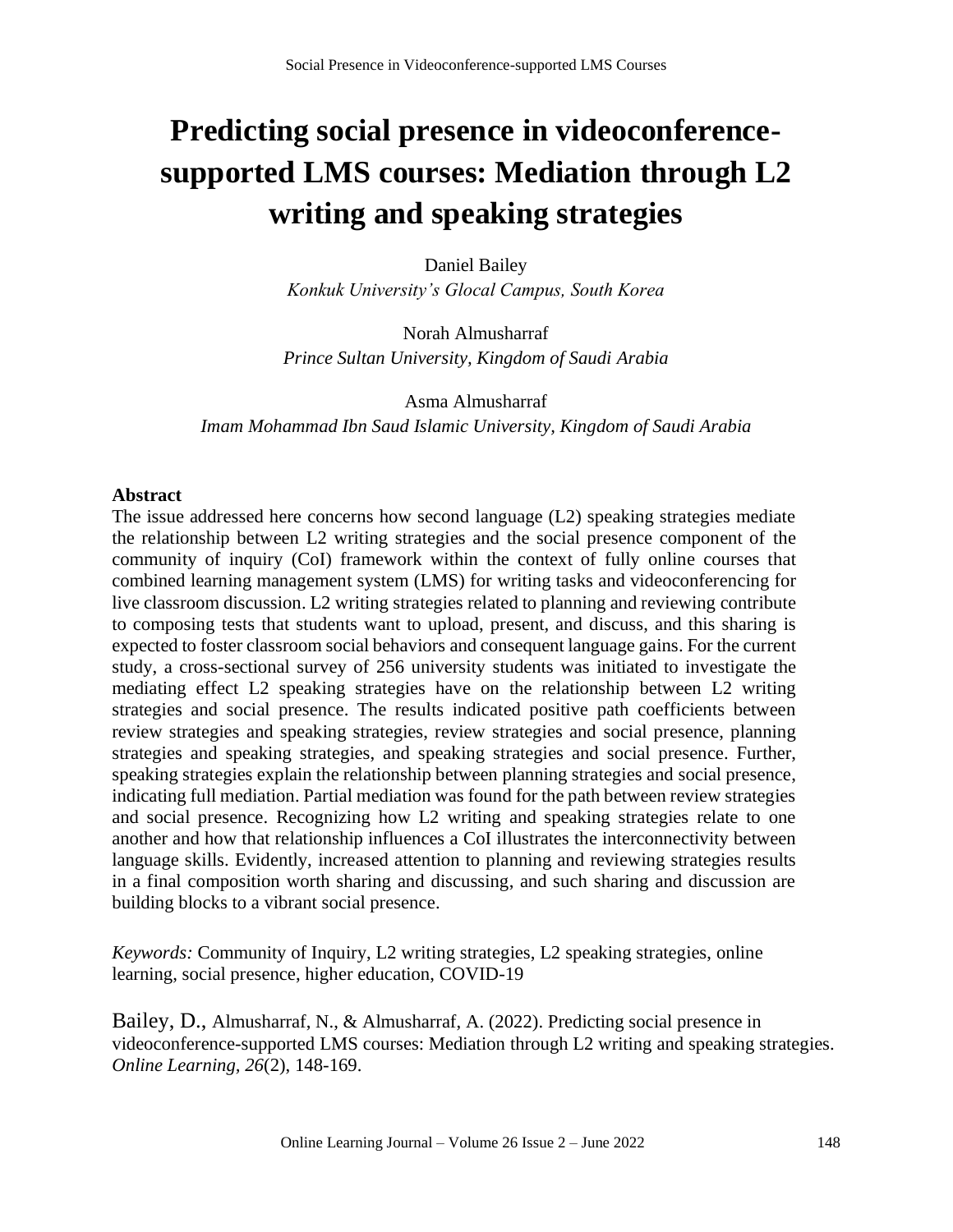Transferring courses online during the COVID-19 pandemic meant videosynchronous speaking tasks such as group discussions, presentations, and read-aloud exercises were conducted online alongside writing tasks like journaling, composition, and short answer essay questions. Rarely does so much overlap between writing and speaking occur in online circumstances. Studies of language learning have well-acknowledged the aids of pre-task planning on L2 learning development in speaking and writing tasks (Abrams & Byrd, 2016; Ellis & Yuan, 2004; Seyyedi, Ismail, Orang, & Nejad, 2013). Planning embraces the preparation of task objectives, along with the creation and association of ideas (Chamot & O'Malley, 1994), and finally, reviewing includes the evaluation and altering of ideas, either written or spoken (Beauvais, Olive, & Passerault, 2011). However, despite decades of research investigating issues associated with the community of inquiry (CoI) in online learning environments (e.g., Arbaugh et al., 2008; Kim & Ketenci, 2019), the complexities surrounding students' connectivity emanate from L2 strategy use remains unexplored.

Since the early 1980s, research on writing development has shifted from the overall writing performance to the detailed writing process, focusing primarily on the cognitive processes involved in writing to disentangle complexities facing the writer's cognizance during the composition process (Flower & Hayes, 1981; Limpo & Alves, 2013). Most reviewed cognitive models of writing approve that accomplished writing involves three cognitive processes: planning, monitoring, and reviewing (e.g., Berninger & Winn, 2006; Hayes, 2000).

# **Conceptual Framing**

#### **Writing and Speaking Strategies**

Few studies have scrutinized how L2 speaking strategies mediate the relationship between L2 writing strategies and the social presence component of a fully online course's CoI. The bulk of language learning strategy (LLS) research focuses on speaking (Lapkin, Swain, & Smith, 2002; McDonough, 2004; Oxford, 2011; Storch, 2004), with less explicitly focused on writing (Kao & Reynolds, 2017; Maarof & Murat, 2013; Wenden & Rubin, 1987; Zhang & Qin, 2018), and a scarcity of studies collectively investigating the connections between speaking and writing strategies (Veracruzana, 2011). Previous research can be considered the first step towards a more profound understanding of L2 writing and speaking strategies' roles to a CoI and how those roles can guide teaching practices in blended and fully online courses (Zenouzagh, 2020). Therefore, an essential issue in the literature is related to further exploration toward the teaching presence design, which might support and sustain the online virtual community's cognitive and social presence. Through planning strategies, learners develop content worth sharing and discussing, setting into motion the initial triggering stage of a CoI by providing students an object (i.e., written composition) to converse upon in future settings (Anderson, 2016; Garrison, 2017). In other words, the willingness to engage in speaking strategies in online learning is expected to mediate the relationship between L2 planning and reviewing strategies when writing because willingness, ability, and techniques to communicate in the L2 influence how energy exerted on writing strategies manifest in person-to-person communication. For example, students can use speaking strategies to share their writing during class presentations or group conversations, contributing to increased connectivity and social presence. Moreover, the student will be interested in the sharing process when writing results from appropriate levels of planning and reviewing.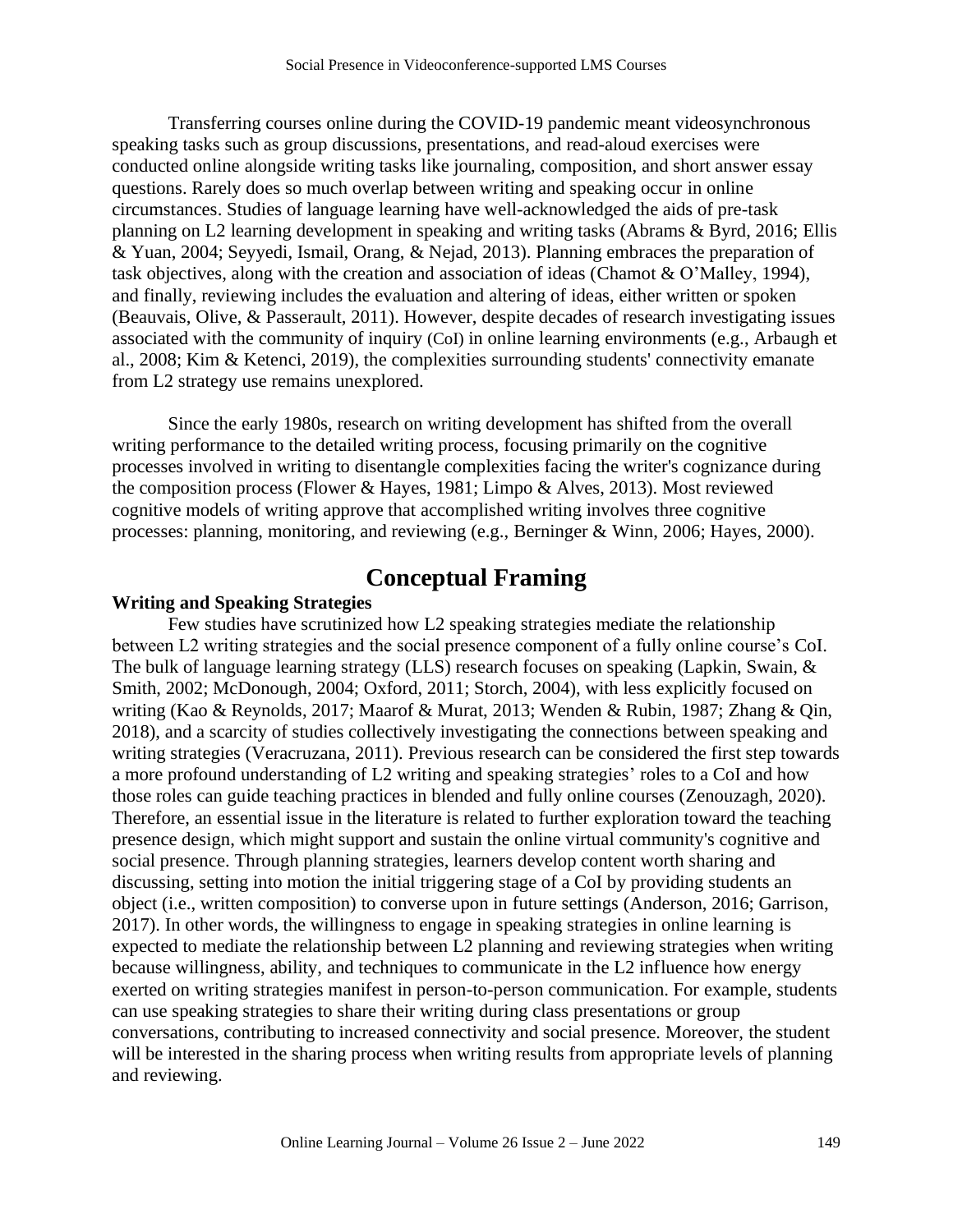#### **CoI and English as a Foreigin Language**

The CoI framework not only has the potential for developing teacher learning (Zenouzagh, 2020), it guides the development of principles of valuable written feedback through collective efforts (Garrison, 2017). In addition, a CoI can positively aid second language classrooms by reinforcing knowledge construction through socialization (i.e., Fathi, Ahmadnejad, & Yousofi, 2019). In distance learning, asynchronously written communication common in online courses (e.g., discussion forums) can moderately compensate for the forfeiture of body language, live observation, and natural and planned partner and group activities associated with offline learning considered critical in fostering a CoI. Established findings from CoI research clearly illustrates a positive relationship between teacher, social, and cognitive presence and course satisfaction (e.g., Kucuk & Richardson, 2019), as well as an intention for future use (e.g., Traver, Volchok, Bidjerano, & Shea, 2014), and critical thinking (e.g., Yang & Mohd, 2020).

The issue addressed here concerns how planning and review strategies influence the social presence and how speaking strategies help explain the relationship between L2 writing strategies and social presence. In online courses, writing and speaking are two modes of communication that contribute to interactions; therefore, this study addresses how writing and speaking strategies influence the social presence and, consequently, knowledge construction. The following are the proposed hypotheses that guided our study in an attempt to understand better how L2 writing and speaking strategies relate with one another and how that relationship influences the social presence component of a CoI:

- H1: Increasing levels of planning strategies with L2 writing are associated with increasing levels of L2 speaking strategies.
- H2: Increasing levels of review strategies with L2 writing are associated with increasing levels of L2 speaking strategies.
- H3: Increasing levels of L2 speaking strategies are associated with increasing levels of social presence.
- H4: Increasing levels of planning strategies with L2 writing are associated with increasing levels of social presence.
- H5: Increasing levels of review strategies with L2 writing are associated with increasing levels of social presence.
- H6: The relationship between planning strategies with L2 writing and social presence is mediated by increasing levels of L2 speaking strategies.
- H7: The relationship between review strategies with L2 writing and social presence is mediated by increasing levels of L2 speaking strategies.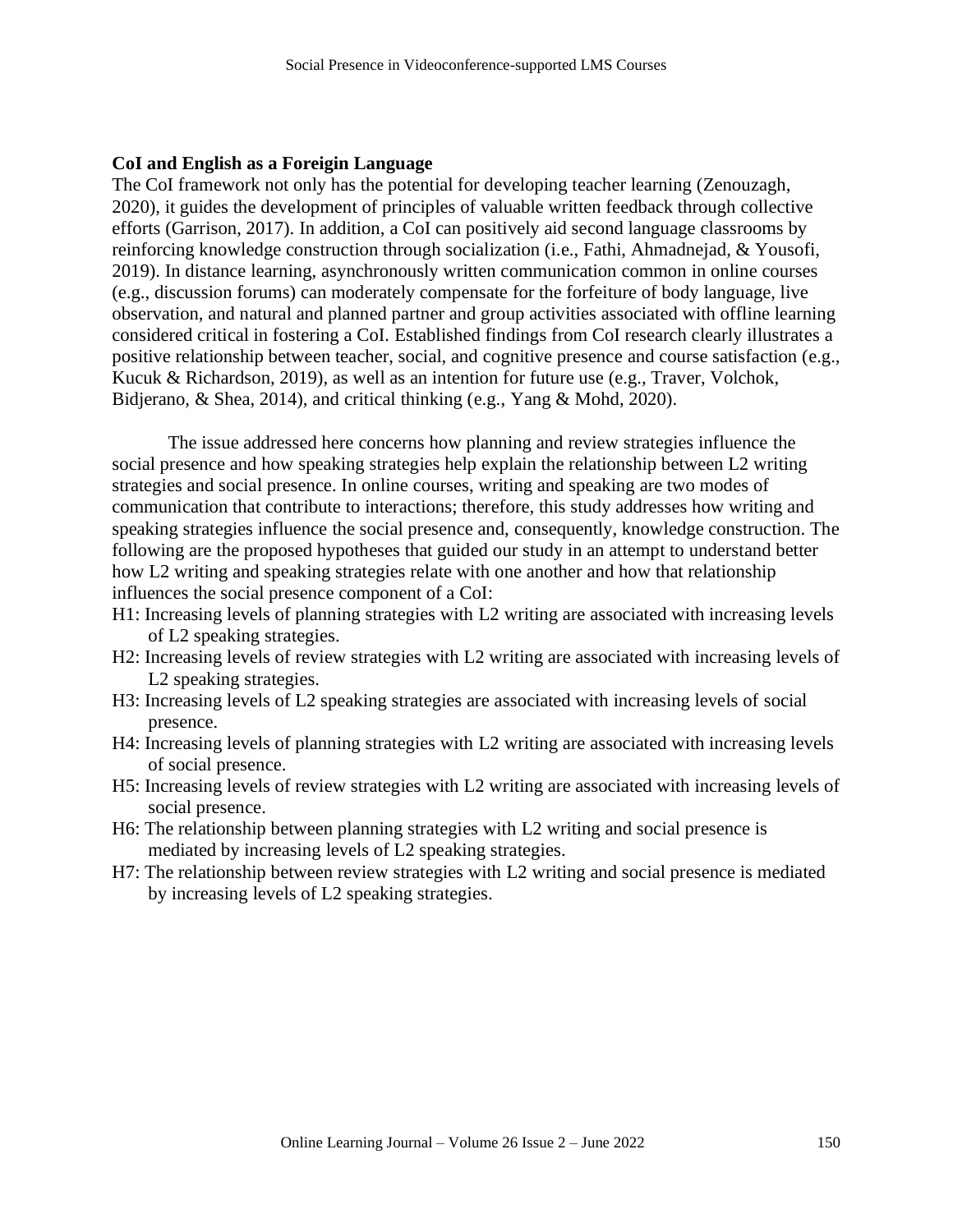

Figure 1. Proposed Model

# **Literature Review**

Research has provided evidence that promulgating learners' collaboration aids in second language acquisition (SLA; Lapkin et al., 2002; McDonough, 2004; Storch, 1998, 2004; Swain & Lapkin, 1998). Online learning collaboration plays a critical role in higher education practice, especially in the context of English as a foreign language (EFL) (Kim & Ketenci, 2019). Studies have conveyed that online collaborative learning enables a sense of community (Chatterjee & Correia, 2020), multimodal approachability (Ching & Hsu, 2013), and social networking connectivity (McDonough, Vleeschauwer, & Crawford, 2019), which influences participants' positive attitudes and performances. EFL online collaborative activities also promote learners' affective and metacognitive skills, such as self-awareness and self-regulation (Chatterjee  $\&$ Correia, 2020). Moreover, previous findings highlight a central argument that instructors' contribution to planning an effective instructional design is required when supporting learner participation in a collaborative EFL classroom (Aelterman, Vansteenkiste, Haerens, Soenens, Fontaine, & Reeve, 2019).

# *Theoretical Framework*

The theoretical framework for this study is grounded in the early works by Garrison, Anderson, & Archer (2000), who established the connection between the CoI framework to speculate online, blended learning, and distance education (Anderson, 2016). Strategies and techniques in learning engage trigger, representing the actions responsible for shared communication, which is essential to a CoI. The CoI Framework upholds that social knowledge construction is allied when a course meets three unified components: teaching presence, social presence, and cognitive presence. These three CoI subcomponents are considered preconditions for constructing an enduring and meaningful learning community (Garrison, Cleveland-Innes, & Fung, 2010). The success behind integrating the CoI framework is related to a critical component within higher education: social examination (Garrison & Vaughan, 2008). The CoI is concerned with the nature of knowledge formation and the process of scientific inquiry and is broadly defined as any group of individuals working together to attain a shared goal. In the academic context, this applies to a merging social, cognitive, and teaching presence. To this end, educational setting,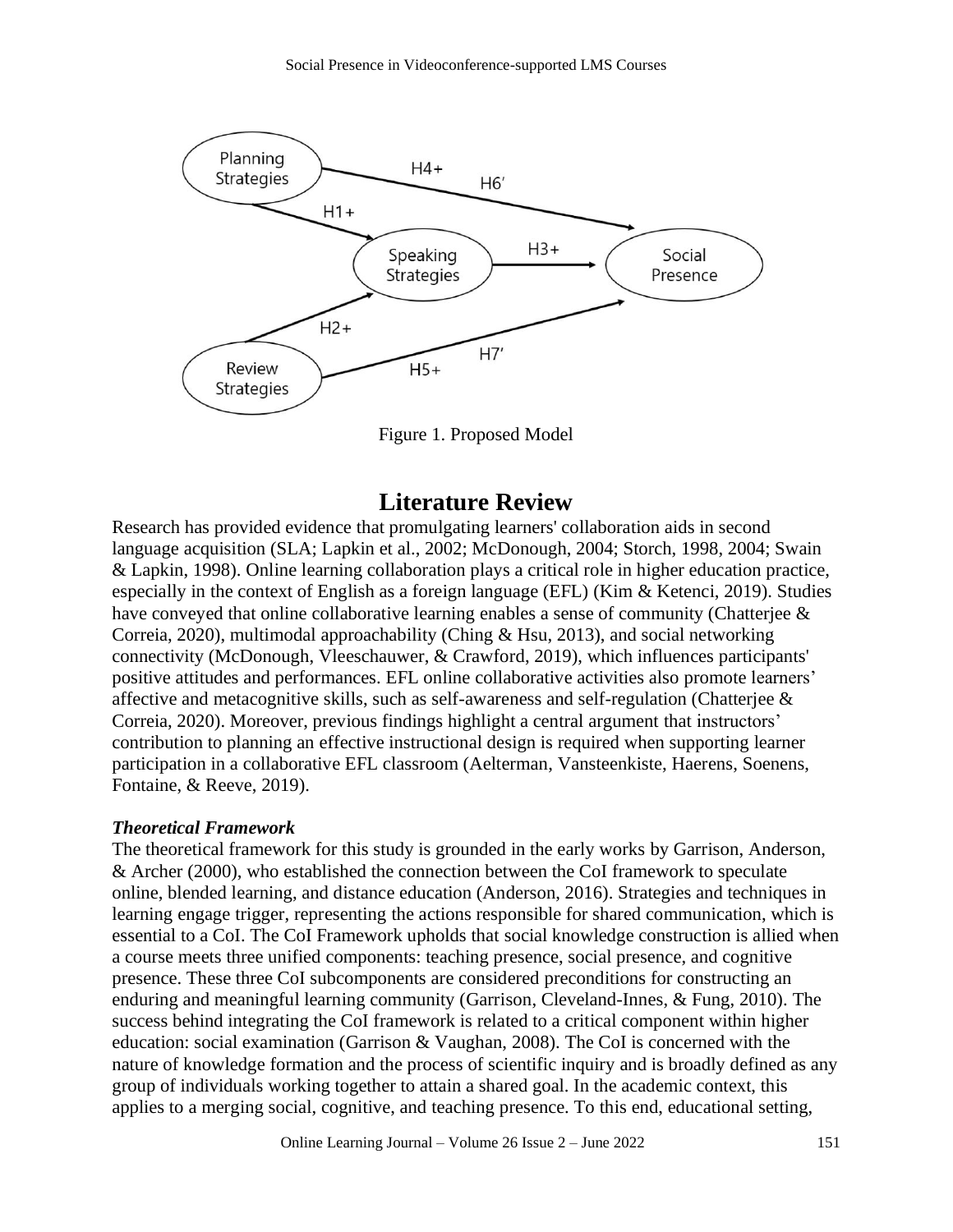learning content, and interlocutor discourse influence the learning experience. Hence, the relationship among the three CoI presences produces a model for and description of collaborative learning—involving knowledge co-construction within a learning environment that intentionally supports interactions that entail collaborative inquiry (Garrison, 2017).

Garrison et al.'s (2000) CoI framework is grounded on learners' capacity to build their social presence (i.e., dynamically participate and trust each other in social activities), cognitive presence (i.e., inquiry, analysis, co-construct meaning collaboratively), and teaching presence (i.e., plan, assist, and direct) within face-to-face or online environments. Cognitive presence refers to knowledge construction through communication with others or learning when communicating with others. However, teaching presence is principally responsible for the functioning quality of both social and cognitive presences related to the instructional strategies and organization of the course and the behaviors in which teachers facilitate discussion and provide feedback that elucidates ideas and stimulates learning (Garrison, 2017). Teaching presence helps set the parameters, affordances, and limitations of a CoI. Cognitive presence is possible through reflection and dialogue and consequently requiring some degree of social presence. The teacher creates the learning environment, and social presence emanates from reflection and dialogue with that environment (Anderson, 2016). However, the literature pertaining to these three components' significance suggests further examination is needed pertaining to the CoI's facilitation of identifying characteristics concerning elements of online learning communities (Kaul, Aksela, & Wu, 2018; Rubin, Fernandes, & Avgerinou, 2013). Further exploration is also required to ensure the framework captures the more nuanced components of specific educational practices, including the effects of course planning and the degree of engagement of course participants (Stewart et al., 2021).

# *L2 Writing Strategies and Social Presence*

Writing strategy research continues to stay relevant because strategy training programs must adapt to evolving L2 writing environments. In line with past research (Kao & Reynolds, 2017; Maarof & Murat, 2013; Wenden & Rubin, 1987; Zhang & Qin, 2018), L2 writing strategies conceptually factor chronologically into planning (e.g., setting aside time to write, organizing thoughts, and outlining), monitoring (e.g., use a dictionary, read aloud, and simplify vocabulary), and review (e.g., ask others for feedback, compare writing with others, and ask the instructor for feedback) strategies. Strategies are useful tools for active, conscious, and purposeful selfregulation, which students rely on to cope with the challenge of writing in a second language (Payne, 2020). Review strategies often entail corrective feedback, asking a peer or instructor for comments to improve second drafts or future writing pieces. These strategies entail communicating with classmates and the instructor to make meaning out of composition emanating from the planning and monitoring writing strategy processes. A CoI is developed and sustained through communication-based on feedback-seeking behavior (Sewart, 2019). Metacognitive and cognitive writing strategies play a part in planning, monitoring, and evaluating and help students complete compositions accordingly (Payne, 2020). In the context of L2 writing, metacognitive strategies help students achieve learning goals. Similarly, cognitive strategies serve the purpose of regulations and goal achievement and are driven by metacognitive planning and organization processes (Aelterman et al., 2019). Examples of cognitive strategies with L2 writing include using a dictionary, translation tools, read-aloud techniques, and other explicit actions focused on completing a writing piece. These monitoring strategies hold an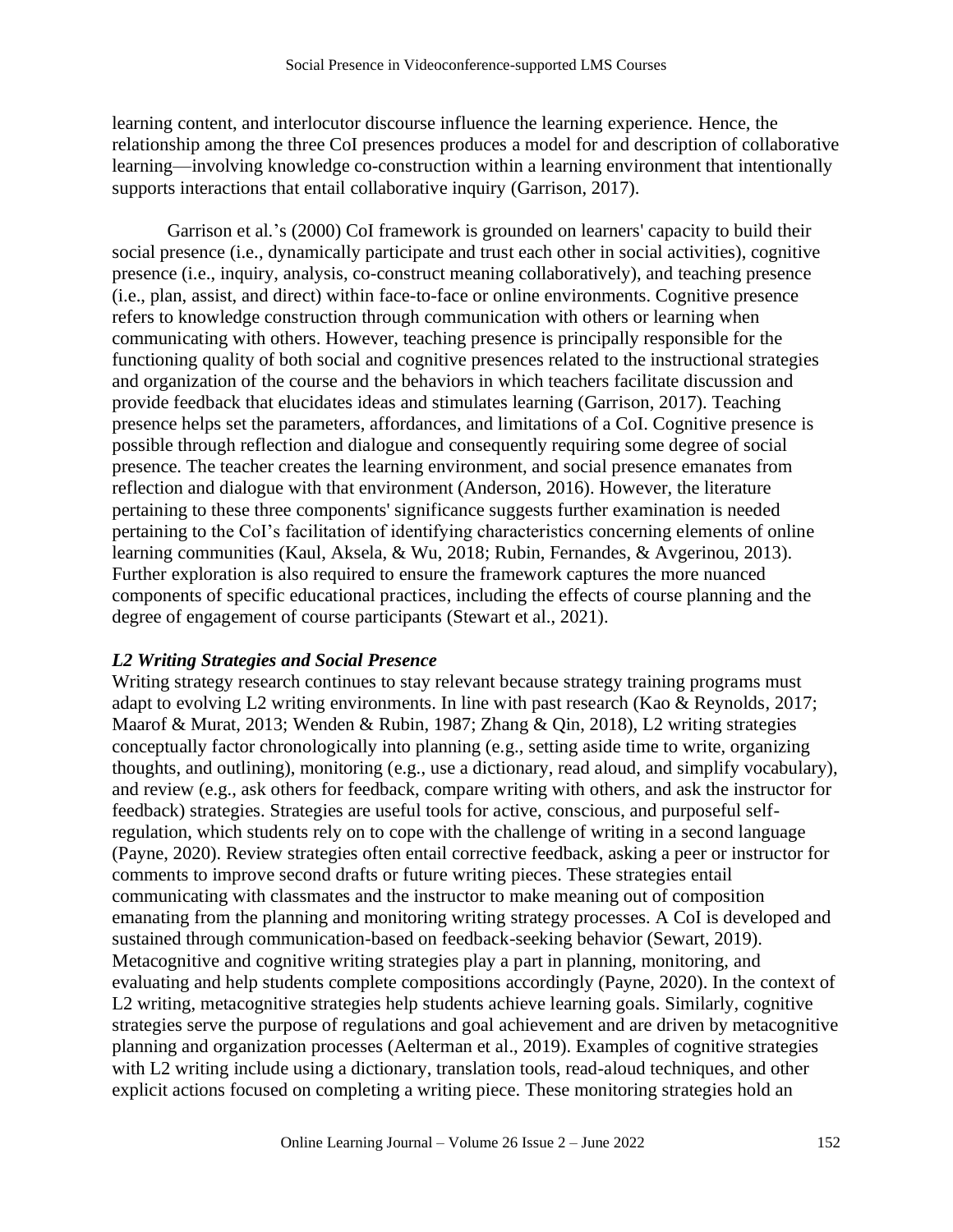adjacent position with metacognitive writing strategies that set the foundation for the organization and content to be written first, and possibly, discussed (or presented) second, in what can be described as a strategy-chain (Oxford, 2011). When writing, a strategy-chain encapsulates planning, monitoring, and reflecting on one's writing for the ultimate purpose of sharing ideas through discussion, presentation, posting, or publication with an audience. The reflection stage is a bridge to more social speaking strategies because it entails seeking help from others, including asking peers or teachers to improve future writing based on current writing quality. Writing can then be shared on class forums or presentations; such indirect sharing results in synchronous replies at the end of a class presentation or asynchronous replies to an online class forum. In either case, a classroom CoI emanates from the feedback and sharing stages of writing.

Online writing tasks like forums and blogs support writing strategy use and heighten levels of connectivity. The effect blog-mediated instruction had on learner characteristics was reported in the literature and found students experienced heightened levels of motivation and self-regulated learning and that their positive attitude to the online course had encouraged students to practice other writing in English (Blake, 2016). Mainly, students spent more time planning their writing because they knew it would be read by others publicly on the online class platform. While not directly related to social-seeking behavior, planning and monitoring strategies produced a more delicate writing quality worth discussing with others upon completion (Fathi et al., 2019). To understand how planning and review strategies relate to student characteristics, Bailey (2019) modeled the structural relationship of planning, monitoring, and corrective feedback strategies with English/non-English majors, L2 writing anxiety, and L2 writing skill. In general, students who employed more L2 writing strategies reported higher L2 proficiency and less apprehension to writing (Bailey, 2019).

# *L2 Speaking Strategies and Social Presence*

In the wake of COVID-19, EFL learners across the world adapted quickly by attending the live portion of their courses online through videoconference platforms. Speaking with one another on videoconference platforms has an immediate effect on social presence. In contrast, connectivity among students may be delayed and limited when communicating asynchronously on LMS discussion forums. Speaking a second language involves a certain amount of planning, monitoring, reflection, instantaneous nature, and dependency on turn-taking, making such a chronological ordering impractical (Blake, Wilson, Cetto, & Pardo-Ballester, 2008). With L2 writing, even in public forums where a form of turn-taking occurs, it involves a significant amount of time for brainstorming and other planning strategies before monitoring (Payne, 2020). Likewise, monitoring is a distinctly separate stage from planning and after-writing review strategies.

The overwhelming amount of strategy research in SLA has been focused on speaking and learning based on Oxford's strategy inventory for language learning (SILL) (Oxford, 1990), while L2 writing strategy research has drawn less attention. The popularity of the SILL springs from the psychometric properties dividing strategies into direct and indirect sections. The classroom setting is detrimental in establishing strategies that meet learner needs (Huang, 2016). The progressively extensive use of social and technological tools (e.g., Wikis, Google Docs) in the second language (L2) settings has conveyed transformed responsiveness to collaborative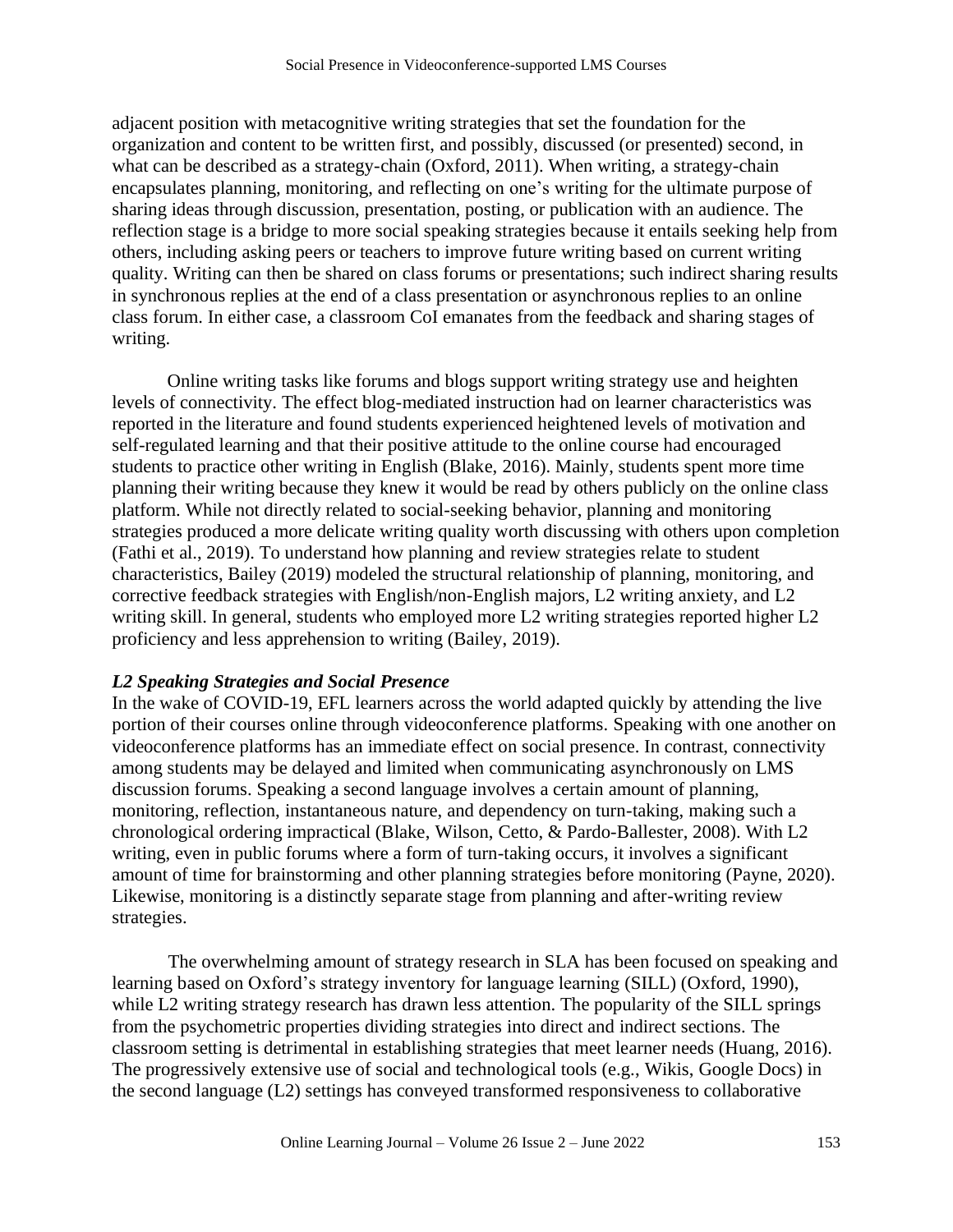writing. While the current methodological methods to investigate collaborative writing are appreciated to comprehend L2 students' interactional forms or perceived experiences, they can be inadequate to deliver an authentic result of the learners' quantity and quality of writing within online environments (Yim & Warschauer, 2017).

Recognizing when strategies are used and how they relate to student characteristics (e.g., academic outcome) within a CoI framework provides educators with actionable intelligence of what training is needed, when needed, and why. For instance, heightened brainstorming and planning practices should not be overlooked for more direct social behavior but instead nurtured and brought to fruition as a reference point of social interaction (Payne, 2020). When learners spend time and energy planning strategies, they will produce a better-quality composition, which can be a source of value, praise, and inquiry during classroom discussions.

# **Methods**

A quantitative research design using a cross-sectional survey was initiated to investigate the associations among L2 writing strategies, L2 speaking strategies, and the social presence component of the CoI. A cross-sectional study is an observational study that analyzes data from a representative population segment at a specific point in time. In this case, students were in their second semester of attending fully online EFL courses due to the COVID-19 pandemic. Instructors used their school's LMS to deliver L2 writing activities and Zoom videoconferencing for speaking practice.

## *Participants*

A convenience sampling technique was used to recruit the students of two EFL professors with over 10 years of EFL teaching experience in South Korea. In all, the sample consisted of eight English communication skills classes totaling 256 (117 females and 139 males) freshman ( $n =$ 129), sophomore ( $n = 101$ ), and junior ( $n = 26$ ) university students with majors including architecture, trade, public administration, engineering, education, and accounting. The survey was administered to students on their sixth week attending their second semester of fully online videoconfrence courses using Zoom.

Second language proficiency was triangulated through standardized Test of English for International Communication (TOEIC) test scores, self-rated speaking scores, and self-rated writing scores (Cron alpha = .802). English proficiency skewed towards the upper intermediate range. TOEIC levels predominately ranged between 500 and 850. Self-rated speaking and writing skills were within similar ranges, approximately 5.5 out of 10 for males and 5.0 out of 10 for females ( $1 =$ low and  $10 =$ high). High standard deviation values indicate mixed levels and, therefore, an accurate representation of L2 proficiency for South Korean university students (see Table 1).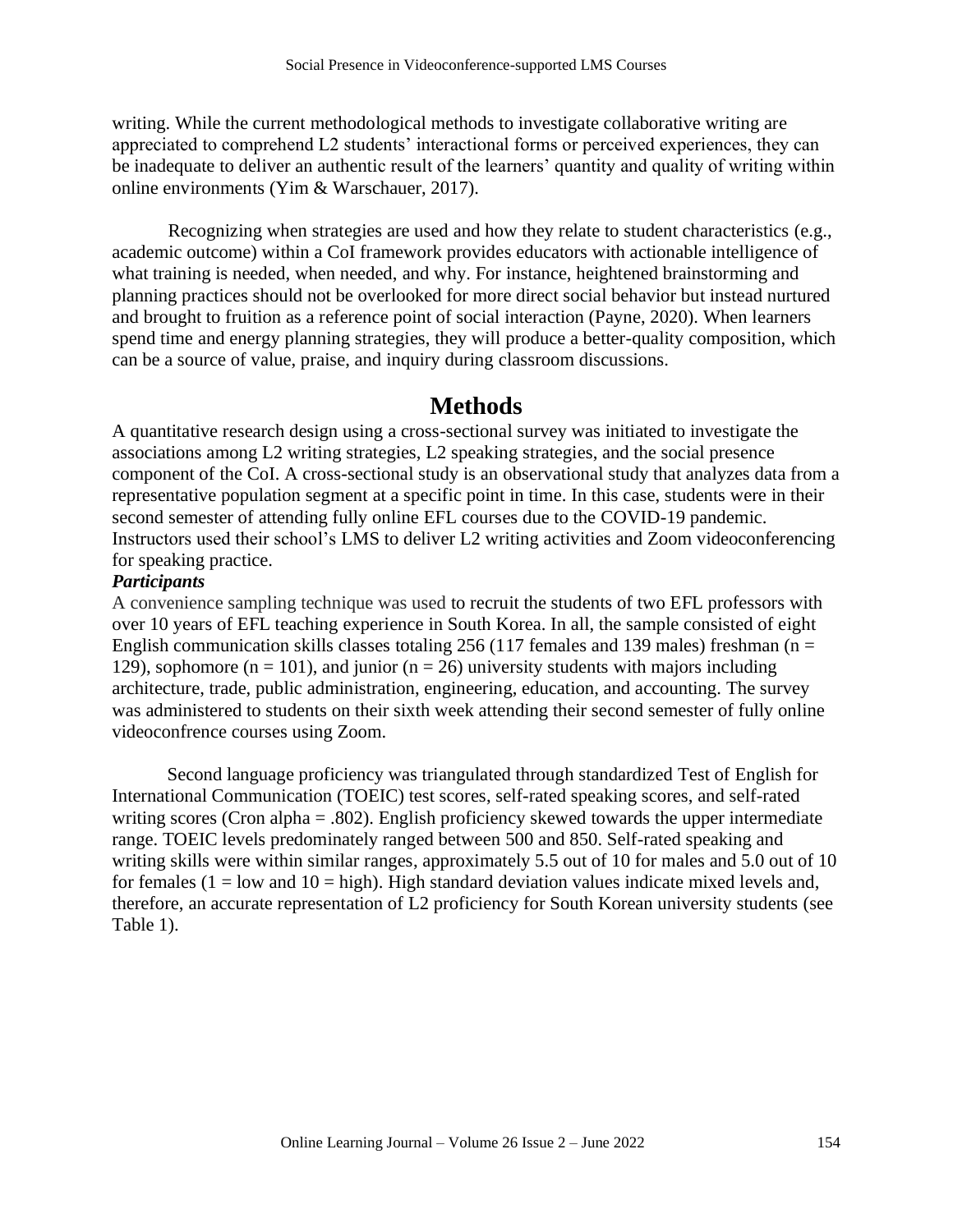|        | TOEIC $(n = 254)$                             |      | SR Writing ( $n = 256$ ) |                                                 | SR Speaking ( $n = 256$ ) |                                      |  |
|--------|-----------------------------------------------|------|--------------------------|-------------------------------------------------|---------------------------|--------------------------------------|--|
|        |                                               | SD   | M                        | SD                                              | M                         | SD                                   |  |
| Male   | 2.64                                          | 0.93 | 5.54                     | .99                                             | 5.43                      | 2.12                                 |  |
| Female | 2.16                                          | 0.84 | 5.01                     | 1.87                                            | 4.93                      | 2.00                                 |  |
| All    | 2.43                                          | 0.92 | 5.31                     | .96                                             | 5.20                      | 2.02                                 |  |
|        | $\mathcal{U}$ $\sim$ TOFIC $\sim$ 1.300 500.3 |      |                          | $500.700.2.700.050.4.050.001.10 \times 1.00010$ |                           | $\Delta$ $\approx$ $\Delta$ $\Delta$ |  |

# **Table 1** *L2 Proficiency Ranked by Gender*

*Note*. TOEIC score 1=200-500, 2 = 500-700, 3=700-850, 4=850+; SR, self-reported; TOEIC, n = 254 (2) unreported); Self-reported writing and speaking,  $n = 256$ .

# *Class Environment*

The 90-minute classes met once a week on Zoom to practice speaking, writing, listening, and reading. Figure 2 shows a Zoom class and Figure 3 displays students hosting a Zoom presentation. Both the recruited instructors used a variety of activities to help students practice authentic conversational English. Examples of writing and speaking activities are displayed in Table 2 and include composing paragraphs or journaling for writing and participating in partner or group speaking activities for conversational English practice.

# **Table 2**

## *List of Writing and Speaking Activities*

| Writing Activities                                      | <b>Speaking Activities</b>         |
|---------------------------------------------------------|------------------------------------|
| Paragraph and essay structure                           | Partner or group speaking pairs    |
| Online discussion forums                                | Webinar class with open discussion |
| Cooperative writing (e.g., group blog, wiki)            | Video or audio recordings          |
| Social media messaging (e.g., Kakao or Facebook groups) | Read aloud or alternate reading    |
| Business writing (e.g., email, cover letter, or resume) | Self-disclosure                    |
| Creative writing (e.g., picture prompts or narratives)  | Roleplay                           |
| Presentation scripts                                    | Presentations                      |

LMS activities were delivered through discussion forums (*see* Figure 4) or assignment submissions. Forums are a typical messaging board that allows file sharing and multimodal communication (i.e., images, links, video, and audio). Other platforms for text-based asynchronous communication included the social media platform Kakao, Zoom messaging, and smartphone text messaging.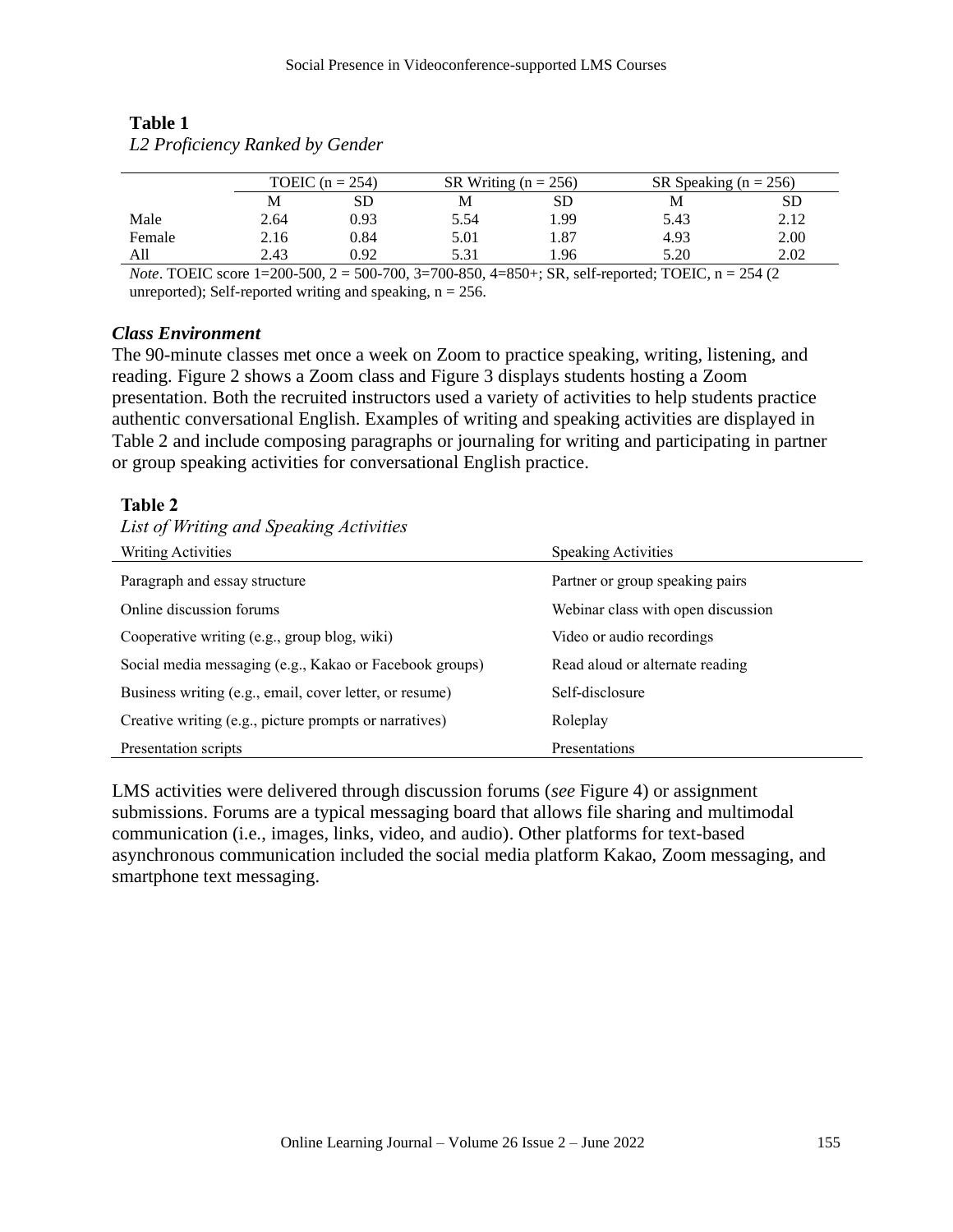*Figure 2* Sample of Zoom EFL class (Bailey, Almusharraf, & Hatcher 2020).



# *Figure 3*

Sample of Zoom EFL class (Almusharraf & Bailey, 2021).

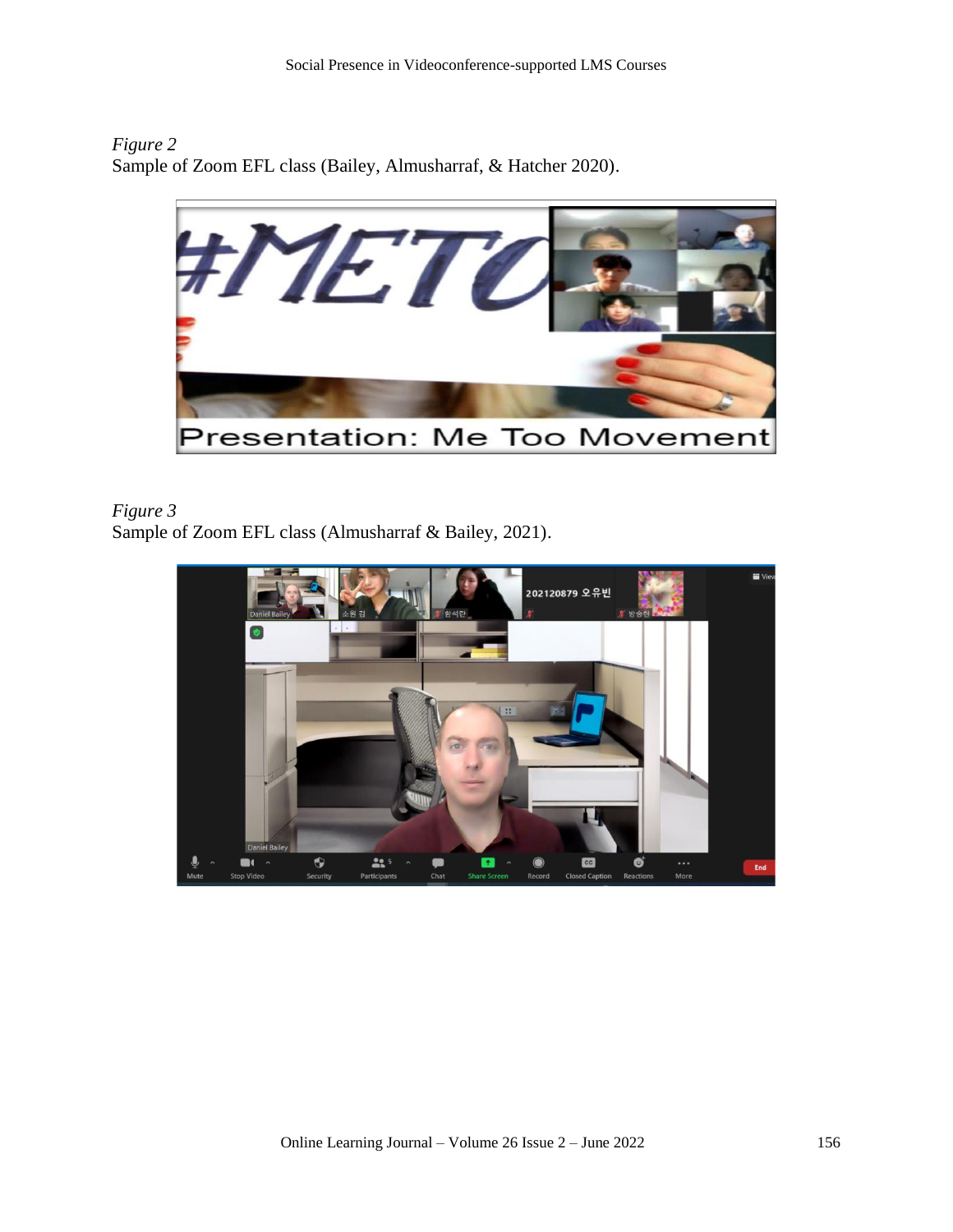*Figure 4* Sample of asynchronous LMS online discussion forum activity.



Approximately 50% of class activities were allocated to writing, 30% to speaking, and 20% to listening. Conversational English and other speaking practice activities occurred during the videoconferencing sessions, while writing practice occurred through the course LMS. *Materials*

# *Instrument*

The study administered a four-scale questionnaire, measuring planning strategies, review strategies, speaking strategies, and the social presence component of the CoI. Planning and Review strategy items were taken from Bailey's (2019) and Kao and Reynolds' (2017) writing strategy surveys. Planning items included *I set aside time in advance when writing in English*, *I organize my thoughts (e.g., brainstorm) before I begin writing in English*, *I plan my schedule so I will have enough time to write in English,* and *I look at writing examples (e.g., models) to help my writing*.

Review strategies included *I ask for help with my English writing, I compare my English writing to my friends' English writing, I ask others for feedback on my English writing, I use peer comments to improve my English writing,* and *I make changes to my English writing after receiving feedback.*

Speaking strategy items were taken from Lopez's (2011) speaking strategy survey and included *I ask the other person to repeat a word or phrase if it doesn't sound clear, I read aloud to improve my speaking skills, If I don't understand something, I ask my speaking partner to paraphrase what they said, If I don't understand what something means, I talk to my speaking partner for help,* and *I don't think much about what I'm going to say, I just talk so that my ideas flow naturally in English*.

Finally, the items for the social presence component of CoI were taken from (Rovai, 2002) and included *I feel that it is hard to get help when I have a question, I feel connected to*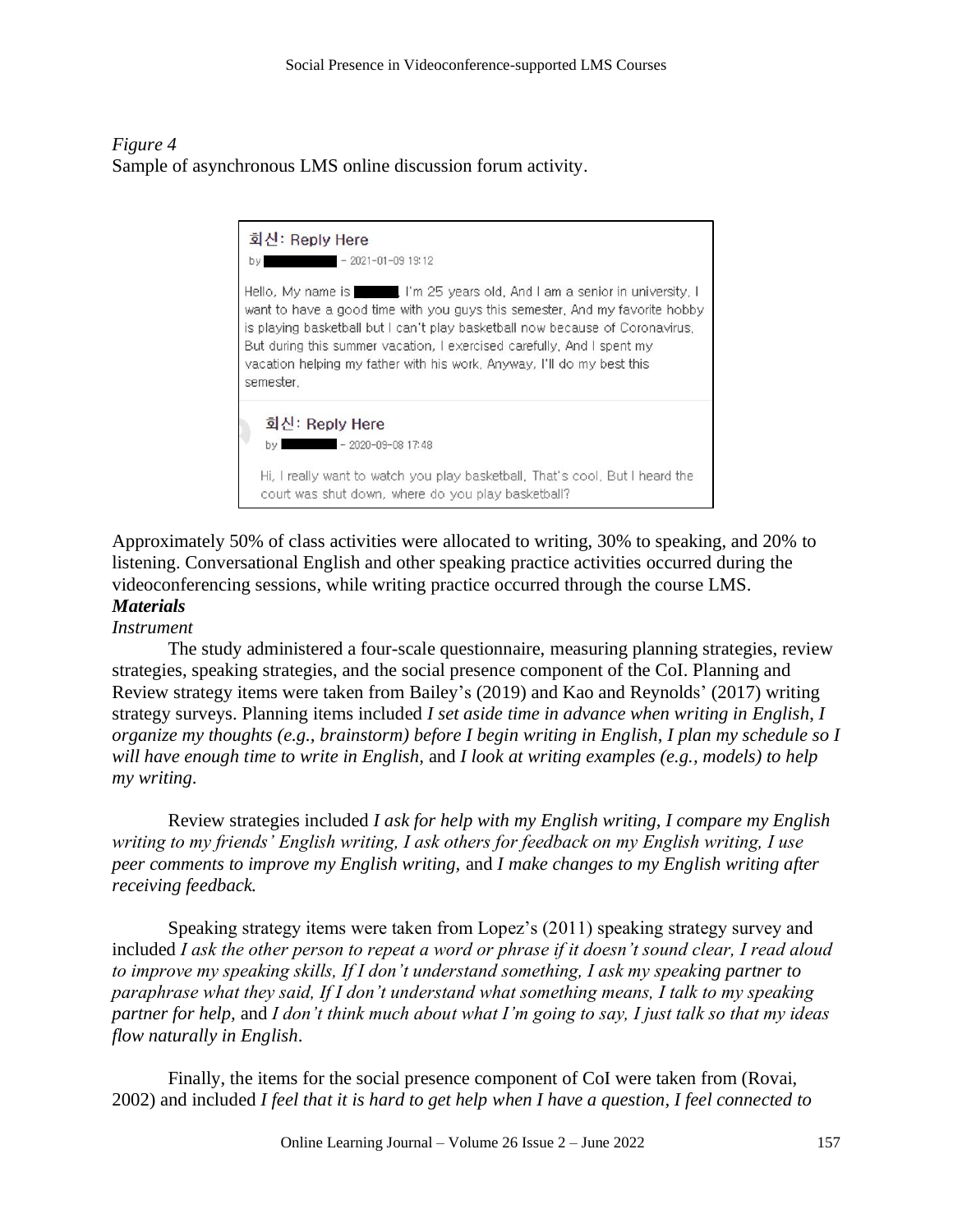*others in this course, I feel that I am encouraged to ask questions, I feel that students in this course care about each other, I trust others in this course,* and *I feel that I can rely on others in this course*. Cronbach alpha scores for scales ranged between .80 and .85 (see Table 4). All items were rated on a five-point Likert scale from 1 (never true of me) to 5 (always true of me). Items were translated from English to Korean by a professional translator with a degree in translation studies and 10 years of experience. A second translator reviewed translations, and discrepancies in translations were discussed and resolved. Reliability coefficients and factor loading scores are listed in Table 4.

#### *Data Analysis*

Quantitative data analysis was carried out using the statistical software packages IBM-SPSS-AMOS 25. Initially, descriptive statistics were performed to examine mean scores and bivariate Pearson correlations among the study variables. Linear regression was used to generate Mahalanobis and Cook's distance values to look for outliers in which nine existed and were consequently removed, leaving 256 total respondents. Normal distributions were observed for the indicators of the latent factors concerning kurtosis and skewness. No kurtosis values ranged outside -1 to +1, indicating acceptable levels of normal univariate distribution (George  $\&$ Mallery, 2010). Exploratory factor analysis with SPSS followed by confirmatory factor analysis (CFA) with AMOS was used to validate the latent constructs. Once validated, variables were placed into the structural model to execute the structural equation modeling (SEM) procedure.

# **Results**

Table 3 presents the results from the mean score and Pearson correlation analysis. Overall, students reported a strong social presence when fully online LMS courses with a videoconference component. Regarding strategies, students seem to perceive themselves as having a substantial language learning strategy repertoire for speaking and writing. On a 5-point scale, mean scores were in the medium to medium-high range between 3.44 and 3.69, with older students reporting to use review strategies less frequently when writing in a second language. Gender, L2 proficiency level, and age were added to give a broader view of the relationships among the variables of interest. Results show that male students reported higher levels of L2 proficiency; however, this did not equate to a more robust use of speaking or planning strategies. L2 proficiency revealed a statistically significant relationship with all of the observed variables, indicating that self-concept of ability is highly predictive of learner characteristics. Females reported higher use of speaking and review strategies than males; however, this difference was not significant.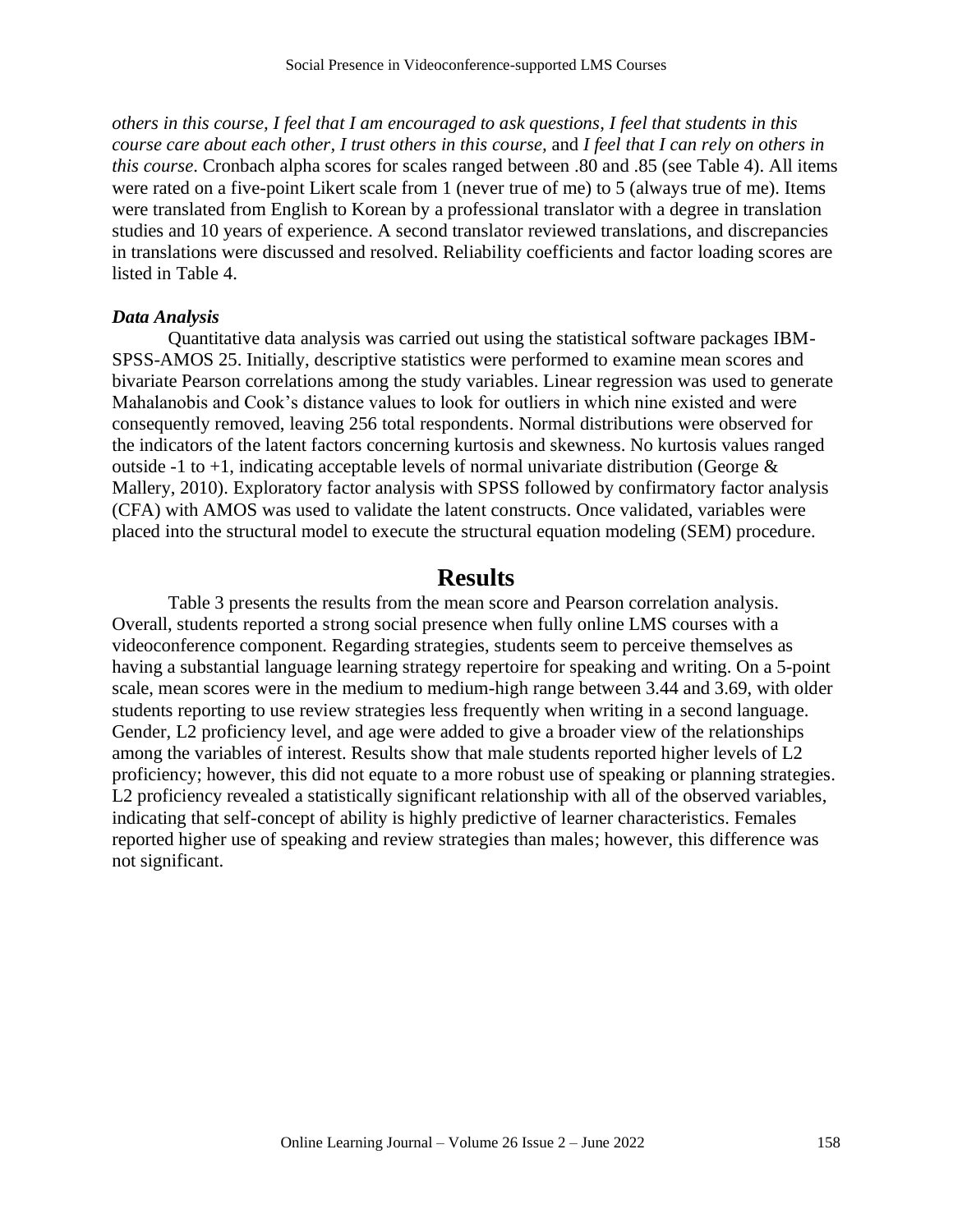| <b>Correlation and Mean Score Analyses</b> |                     |           |           |          |                |          |          |      |
|--------------------------------------------|---------------------|-----------|-----------|----------|----------------|----------|----------|------|
|                                            |                     |           | 2         | 3        | $\overline{4}$ | 5        | 6        | 7    |
|                                            | Gender              |           |           |          |                |          |          |      |
| 2                                          | L <sub>2</sub> Prof | $-.200**$ |           |          |                |          |          |      |
| 3                                          | Age                 | $-.079$   | $-.143*$  |          |                |          |          |      |
| 4                                          | Social Pres.        | .012      | $.190**$  | .058     |                |          |          |      |
| 5                                          | Speaking            | .114      | $.195***$ | .061     | $.525***$      |          |          |      |
| 6                                          | Planning            | .117      | $.218***$ | $-.081$  | $.475***$      | $.440**$ |          |      |
|                                            | Review              | .083      | $.284***$ | $-.158*$ | $.454***$      | $.432**$ | $.504**$ |      |
|                                            |                     |           |           |          |                |          |          |      |
|                                            | Mean                | 1.45      | N/A       | 21.5     | 3.77           | 3.44     | 3.69     | 3.43 |
|                                            | <b>SD</b>           | .499      | N/A       | 2.16     | .684           | .615     | .699     | .631 |
|                                            | Skew.               | .188      | N/A       | 1.290    | $-.118$        | $-.013$  | $-.117$  | .010 |
|                                            | Kurt.               | $-1.98$   | N/A       | 1.128    | $-.307$        | .186     | $-.292$  | .274 |

# **Table 3**

*Note.*  $p < .05^*$ ,  $p < .01^{**}$ ; Male = 1, Female = 2; L2; see Table 1 for L2 proficiency values.

## *Study Model*

We now explore direct and indirect effects within a structural model containing planning strategies, review strategies, speaking strategies, and the social presence component of the CoI. Exploratory Factor Analysis (EFA) was used to strengthen the internal reliability of the tested structural model. Factors for each of the four variables of interest were extracted through the maximum-likelihood method with Varimax rotation. Several well-recognized criteria for the factor analysis were used. The Kaiser-Meyer-Olkin (KMO) measure of sampling was .866, well above the adequacy level of .60, and Bartlett's Test of Sphericity was significant ( $\gamma$ 2 (171) = 1935.87, *p* < .001). One item showed double loading above the .40 level on the planning and reviewing strategy scales. From a conceptual perspective, this item was deemed appropriate by the acting researchers to be on the planning scale. Table 4 displays the pattern matrix.

#### **Table 4**

| <b>Pattern Matrix of Study Variable</b> |      |      |      |      |  |  |  |
|-----------------------------------------|------|------|------|------|--|--|--|
| Cron. Alpha                             | .841 | .850 | .802 | .828 |  |  |  |
| Planning 1                              | .801 |      |      |      |  |  |  |
| Planning 2                              | .797 |      |      |      |  |  |  |
| Planning 3                              | .787 |      |      |      |  |  |  |
| Planning 4                              | .740 |      |      |      |  |  |  |
| Planning 5                              | .423 | .415 |      |      |  |  |  |
| Reviewing 1                             |      | .789 |      |      |  |  |  |
| Reviewing 2                             |      | .704 |      |      |  |  |  |
| Reviewing 3                             |      | .699 |      |      |  |  |  |
| Reviewing 4                             |      | .633 |      |      |  |  |  |
| Speaking 1                              |      |      | .711 |      |  |  |  |
| Speaking 2                              |      |      | .687 |      |  |  |  |
| Speaking 3                              |      |      | .675 |      |  |  |  |
| Speaking 4                              |      |      | .605 |      |  |  |  |
| Speaking 5                              |      |      | .531 |      |  |  |  |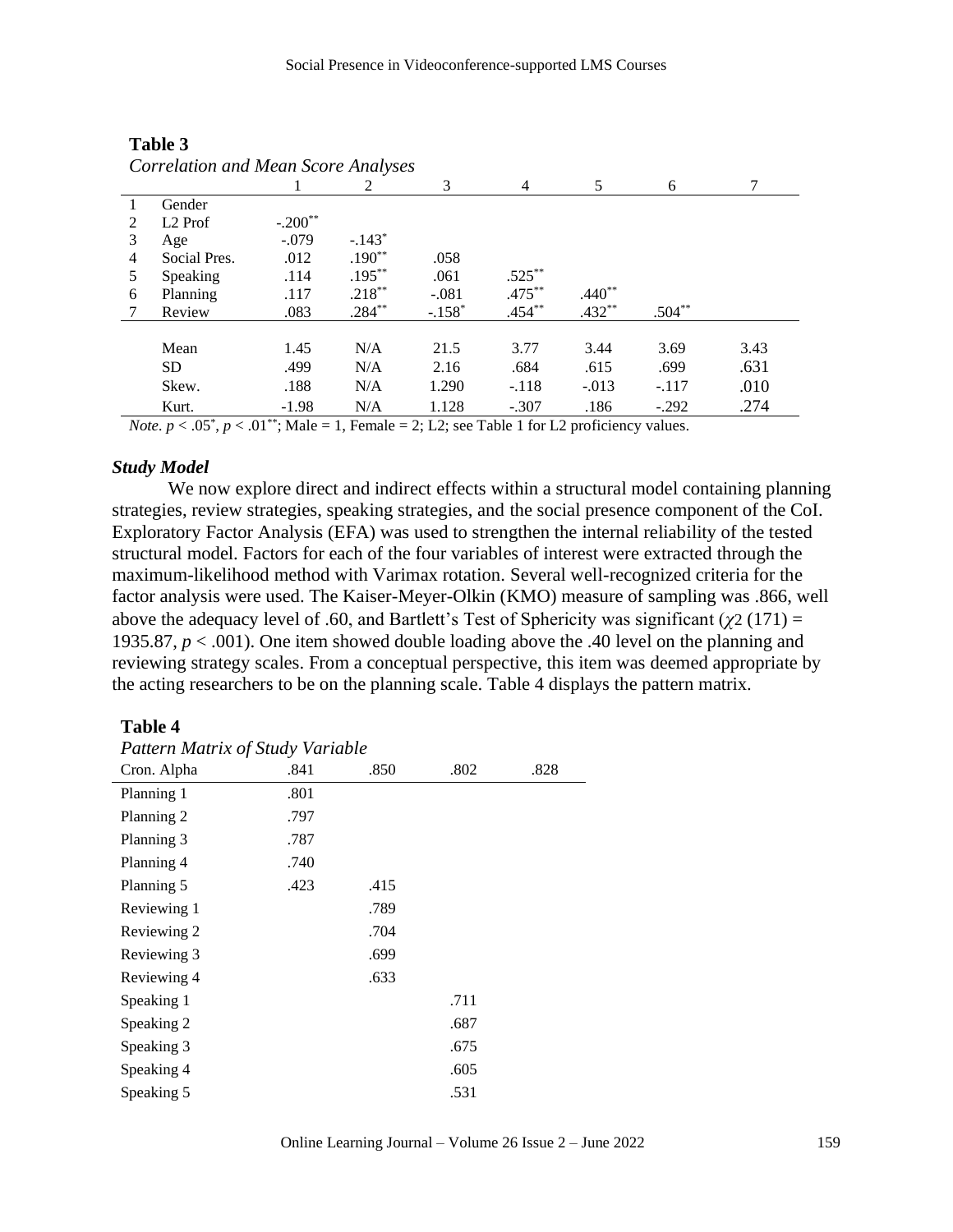#### Social Presence in Videoconference-supported LMS Courses

| Social Presence 1 | .825 |
|-------------------|------|
| Social Presence 2 | -811 |
| Social Presence 3 | .638 |
| Social Presence 4 | .570 |
| Social Presence 5 | .568 |

The next step entailed using AMOS to carry out the CFA. A four-factor correlated model was used to validate the four variables of interest. The results of the first round of CFA ( $\gamma$ 2 = 445.47, df = 164, p < .001, *χ*2 /df = 2.72, RMSEA = .081, TLI = .829, CFI = .852, PCLOSE < .001), indicating poor model fit. Upon checking modification indices, it was suggested to allow items 4 and 5 on the social presence scale to covary (M.I. = 77.2), and items 2 and 3 on the review scale to covary  $(M.I. = 44.6)$ . Adequate model fit was achieved after running the model again (*χ*2 = 275.28, df = 160, *p* < .001, *χ*2 /df = 1.72, RMSEA = .053, TLI = .928, CFI = .940, PCLOSE < .329), indicating planning, reviewing, speaking strategies, and social presence were conceptually unique.

The next step in addressing the proposed hypotheses was to investigate the path coefficients among the study's variables and the mediating effect of speaking strategies between the writing strategies and social presence. For hypotheses one to five, structural equation modeling was used to measure the direct effects of planning, reviewing, and speaking strategies on reported levels of social presence. For hypotheses six and seven, a 5,000-bootstrap sample was used to test the indirect effect of L2 speaking strategies on the relationship between reported levels of writing strategies and social presence. Figure 5 illustrates the resulting path coefficients for the tested model.

#### **Figure 5**

*Tested Model*

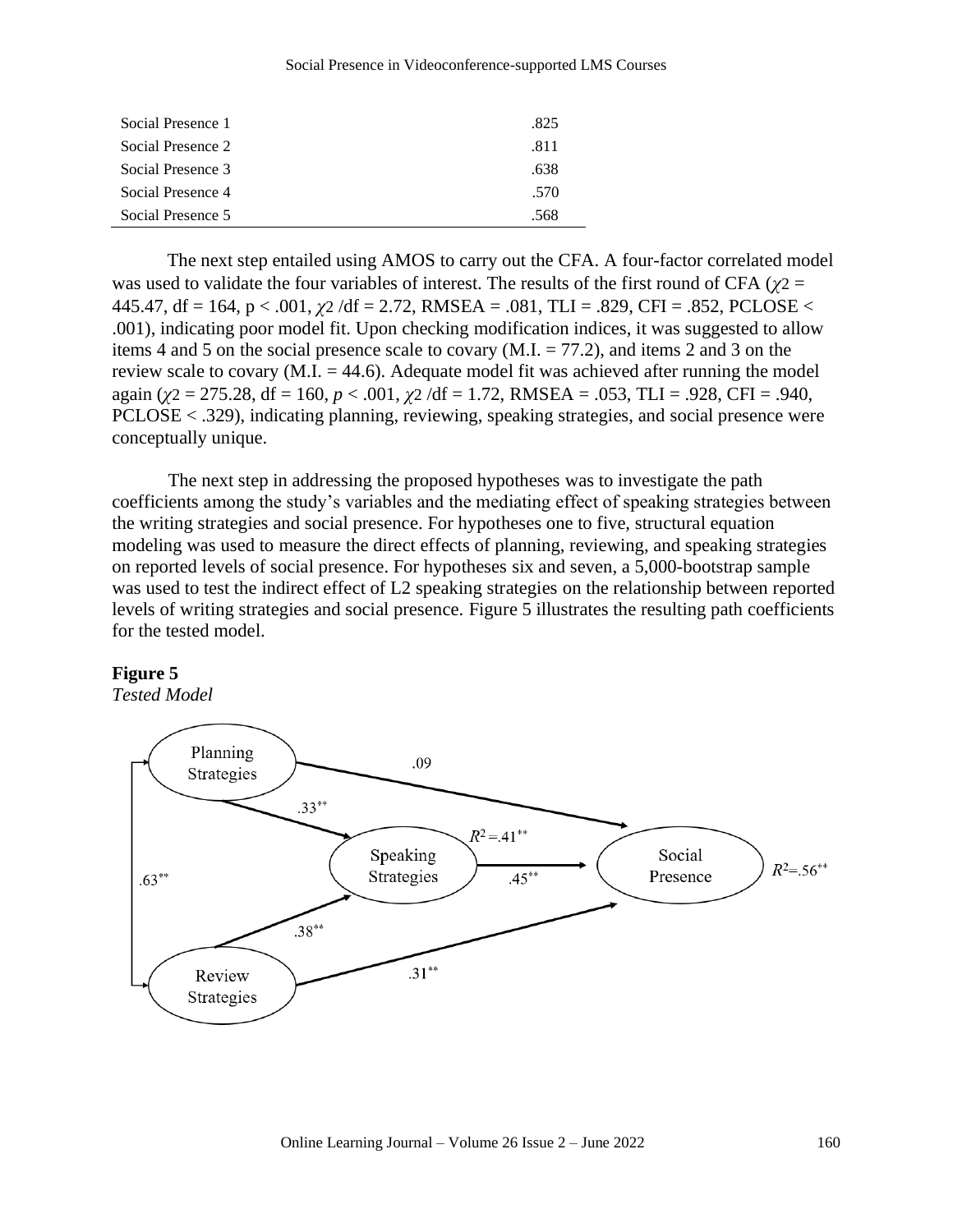Table 5 displays model information related to path coefficients and regression weights. In all, the structural model with the strategy components explains 56% of the variance for social presence, indicating that L2 writing and speaking strategies highly influence connectivity among students. L2 writing strategies explain 41% of the variance with L2 writing strategy use, confirming the premise that planning and review strategies influence the frequency of speaking strategy use.

|    |                                                             | ß    | <b>Beta</b> |           | $\mathbb{R}^2$ |
|----|-------------------------------------------------------------|------|-------------|-----------|----------------|
| H1 | Planning strategies $\rightarrow$ Speaking strategies       | .345 | .330        | $.004***$ |                |
| H2 | Review strategies $\rightarrow$ Speaking strategies         | .327 | .312        | $.003***$ | .41            |
| H3 | Speaking strategies $\rightarrow$ Social Presence           | .449 | .448        | $.001**$  |                |
| Η4 | Planning strategies $\rightarrow$ Social Presence           | .103 | .094        | .360      |                |
| H5 | Review strategies $\rightarrow$ Social Presence             | .268 | .483        | $.004***$ |                |
| H6 | Review Strategies X Speaking Strategies X Social Presence   | .147 | .171        | $.003***$ |                |
| H7 | Planning Strategies X Speaking Strategies X Social Presence | .155 | .148        | $.002**$  | .56            |

#### **Table 5**

*Path Coefficients and Regression Weights of the Tested Model*

*Note*.  $p < .01^{**}$ 

Overall, the tested model confirmed all the proposed hypotheses in the affirmative except for hypothesis four, which pertained to the relationship between planning strategies and social presence. While in the positive direction, the path between planning strategies and social presence was not statistically significant. The positive correlation identified prior with Pierson correlation between planning strategies and social presence was removed when social presence was added to the model, indicating full mediation. In other words, increasing levels of speaking strategies explained the relationship between planning strategies and social presence. It should be noted that levels of mediation for hypotheses six and seven were similar; however, the initial path between review strategies and social presence prior to adding the mediating variable (i.e., speaking strategies) was more significant, so there was more distance to cover before full mediation could occur. A further explanation for these paths and their relevance to extant literature is explained in the following section.

# **Discussion**

The current cross-sectional survey investigated how L2 writing and speaking strategies relate with one another and how that relationship influences the social presence component of a CoI. The researchers specifically examined how writing and speaking strategies influence social presence, and consequently, knowledge construction in fully online EFL courses that combine LMS for writing tasks (e.g., online discussion forums) and videoconferencing for speaking activities (e.g., partner and group discussion). Initially, the results of the study showed that all variables indicated a positive relationship with one another at the bivariate correlation level. In other words, prior to testing the mediation model, all three strategy components contributed to social presence. Once the model was constructed, the study's results confirmed positive path coefficients between review strategies and speaking strategies, planning strategies and speaking strategies, and speaking strategies and social presence. Further, speaking strategies fully mediated the relationship between planning strategies and social presence and partial mediation between review strategies and social presence.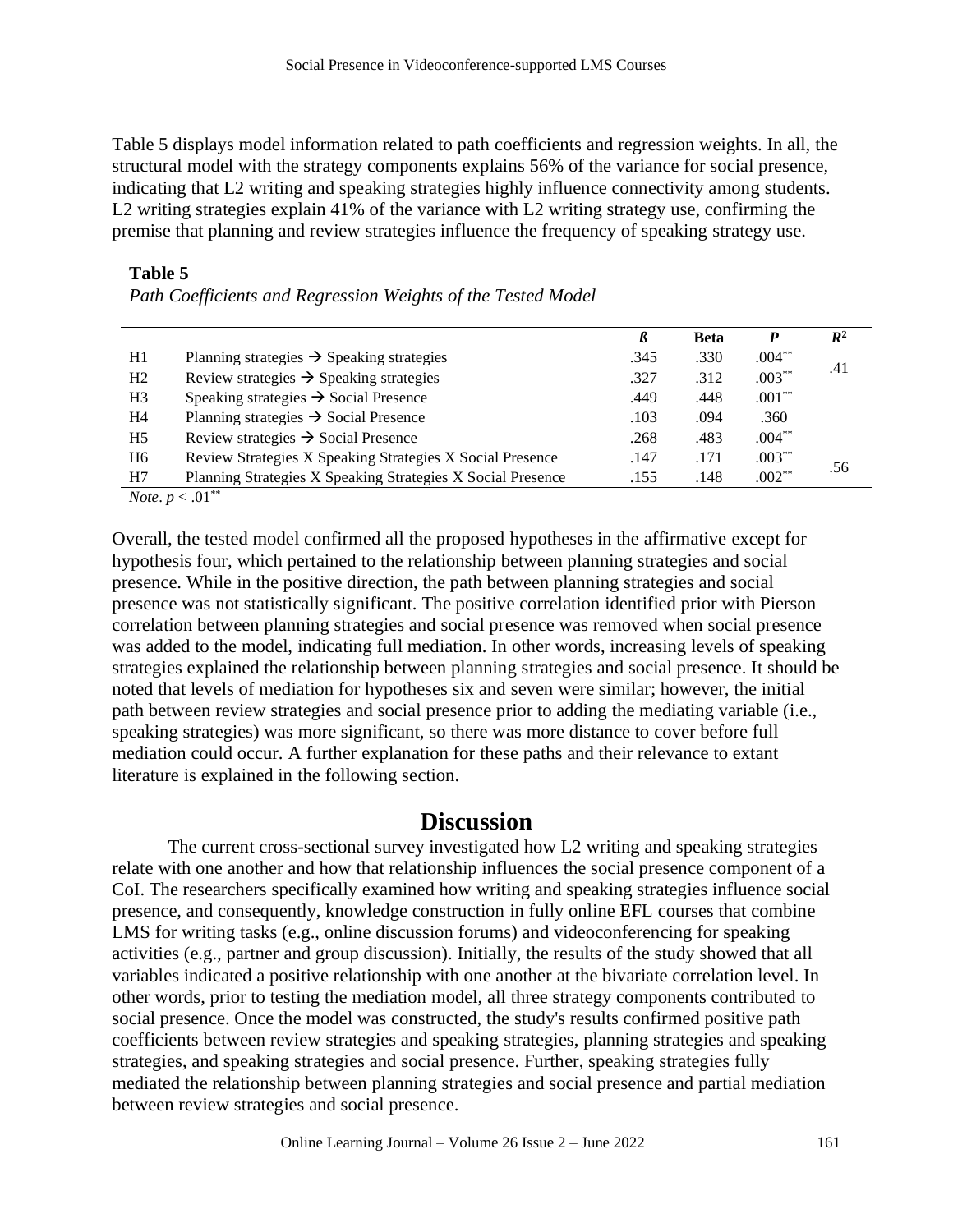#### *Hypotheses One and Two*

By testing our proposed model, L2 planning and reviewing writing strategies showed a positive relationship with L2 speaking strategies. Thus, as illustrated in Table 5, the first and second hypotheses were confirmed, showing that increasing levels of planning strategies and review strategies with writing are associated with increasing levels of L2 speaking strategies. This finding is consistent with research showing a relationship between writing and speaking skills (Brown, 2001; Nation & Newton, 2009; Zhu, 2007). The results here are in line with research showing that although writing and speaking are two different communication modes, they can share similar underlying cognitive processes (Payne, 2020). Both include a process for planning for production, accessing one's lexicon, formulating expressions, and a mechanism for articulation (Payne, 2020). This study confirmed that the willingness to engage in speaking strategies in online learning mediates the relationship between L2 planning and reviewing writing strategies. Similarly, other studies have found evidence that texting in the target language can positively influence oral performance (Blake et al., 2008; Blake, 2016; Payne, 2020). *Hypotheses Three to Five*

The third hypothesis was answered in the affirmative and confirmed that increasing levels of L2 speaking strategies are associated with increasing levels of social presence. This means second language speaking strategies help predict the quality of a CoI. At the bivariate level, L2 planning strategies produced a strong positive correlation with social presence, confirming hypothesis four. However, this relationship vanished with the inclusion of speaking strategies as a mediator. Regarding hypothesis five, the positive relationship between review strategies and social presence was evident in both the correlation analysis and the tested structural equation model, indicating review strategies have both direct and indirect influences on social presence. As mentioned earlier, the CoI framework contains the teaching, social, and cognitive presences that overlap and create a meaningful learning experience (Garrison et al., 2010). Each presence has particular functions that enrich the learning experience (Anderson, 2016). Specifically, the social presence opens the door to the cognitive presence and teaching presence, allowing for communication, collaboration, relationship-building, and, eventually, the formation of learning. In other words, research has suggested that social presence, including both written and verbal communication, is an important mediating variable between teaching and cognitive presence and a predictor of course satisfaction (Kucuk & Richardson, 2019). Therefore, findings from answering hypothesis three tie well with research indicating that speaking strategies are a powerful tool that influences social presence, allowing active involvement and interaction that can lead to rich language learning (Lapkin et al., 2002; McDonough, 2004; Storch, 2004). *Hypotheses Six and Seven*

This study's results have also confirmed hypothesis six by showing that increasing levels of speaking strategies explain the relationship between planning strategies and social presence. When learners spend time and effort on planning strategies, they will produce better texts that will lead to better oral discussions and, more generally, better involvement and achievement of the learning goals (Abrams & Byrd, 2016; Ellis & Yuan, 2004; Payne, 2020; Seyyedi et al., 2013). More specifically, learners will spend more time planning their writing if they know that others will read their contributions. This result is consistent with Fathi et al. (2019), who argued that while not directly related to social-seeking behavior, planning strategies could produce a more delicate writing quality worth discussing.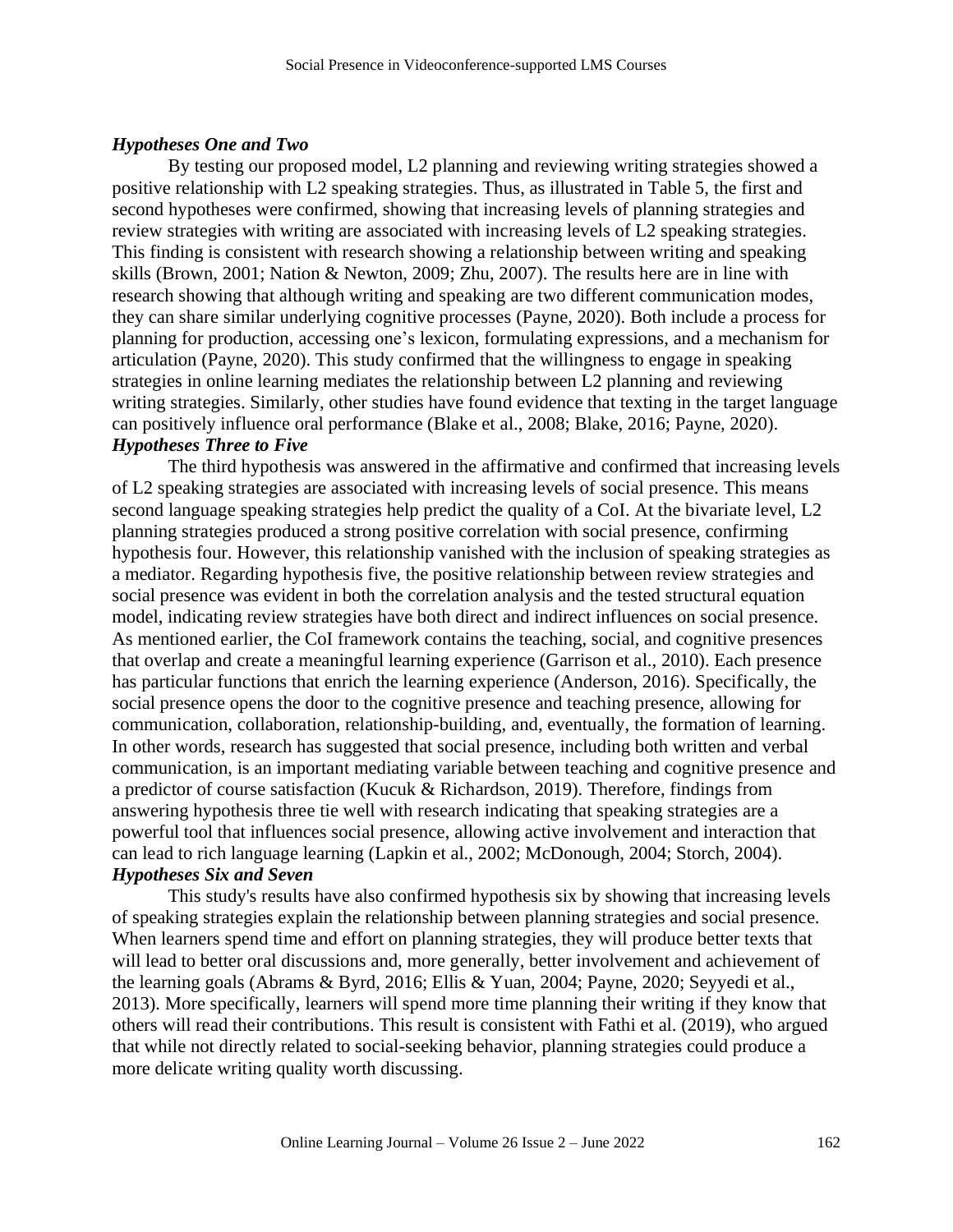In regards to hypothesis seven, the findings revealed that speaking strategies partly explained the relationship between review strategies and social presence. While mediation existed, it was not full mediation, as seen with the planning strategy path. This could be because reviewing strategies often involve feedback-seeking behavior, contributing to the social presence in a classroom. After-writing review strategies often require asking a peer or instructor for comments to improve second drafts or future writing pieces. These strategies entail communicating with classmates and the instructor to make meaning out of a composition. Results for partial mediation between review social strategies and social presence are consistent with research indicating that a CoI is developed and sustained through communication-based or feedback-seeking behavior (Rubin et al., 2013; Sewart, 2019). It is important to note here that reviewing strategies are a link between metacognitive processes and CoI. Learners can become aware of their mental processes by recognizing which kinds of learning tasks cause difficulty, how to recall information, and how to solve learning problems by reviewing strategies. This result is in line with research indicating that it is more likely that learners will develop abilities to evaluate and self-regulate their learning through constructive feedback (Bailey, 2019; Garrison, 2017) and reflection (Anderson, 2016).

A CoI is a powerful pedagogical tool that fosters student engagement and collaboration, and according to these findings, writing and speaking strategies represent the actions partly responsible for the shared communication essential for the CoI's establishment (Garrison, 2017). Therefore, these findings align with research indicating that communicating and collaborating in online communities can develop a productive online learning environment through which knowledge is constructed (Fathi et al., 2019; Garrison et al., 2000; Garrison, 2017). Second language writing and speaking strategies are thus seen as building on each other to create an environment that supports knowledge construction.

# *Pedagogical Implication*

This study illustrated how writing and speaking strategies influence social presence, and consequently, knowledge construction. Recognizing how L2 writing and speaking strategies relate to one another and how that relationship influences the social presence of a Col enables instructors and educators to understand better the benefits of such strategies on developing and sustaining the community. Educators and instructors may need to rethink their online courses' design to incorporate tasks and activities that encourage cognitive and metacognitive strategies that can raise learners' awareness of the learning process and enhance their control over their own learning. Autonomous planning strategies produce content that can be shared or improved upon through feedback-seeking behavior then used in presentations or as conversation pieces during class discussion.

Findings here propagate the proposition that instructors are responsible for providing their learners with both technical and pedagogic support. As mentioned earlier, direct and indirect feedback from instructors is essential to learners' achievement in developing both speaking skills (i.e., Mehr, Zoghi & Assadi, 2013) and writing skills (i.e., Rashid, Yunus, & Wahi, 2019; Yeh & Chen, 2019). Therefore, it is advised that instructors allow learners to receive meaningful feedback that enables them to reflect on their outcomes and make improvements that can help develop target knowledge. Such meaningful feedback that allowed personal reflection and shared discourse would also improve higher-order thinking skills, potentially resulting in higher achievements (Garrison, 2017) and higher levels of self-awareness and self-regulation (Chatterjee & Correia, 2020). Thus, we must keep our sights set on those strategies to allow opportunities to improve engagement and foster the trust-building necessary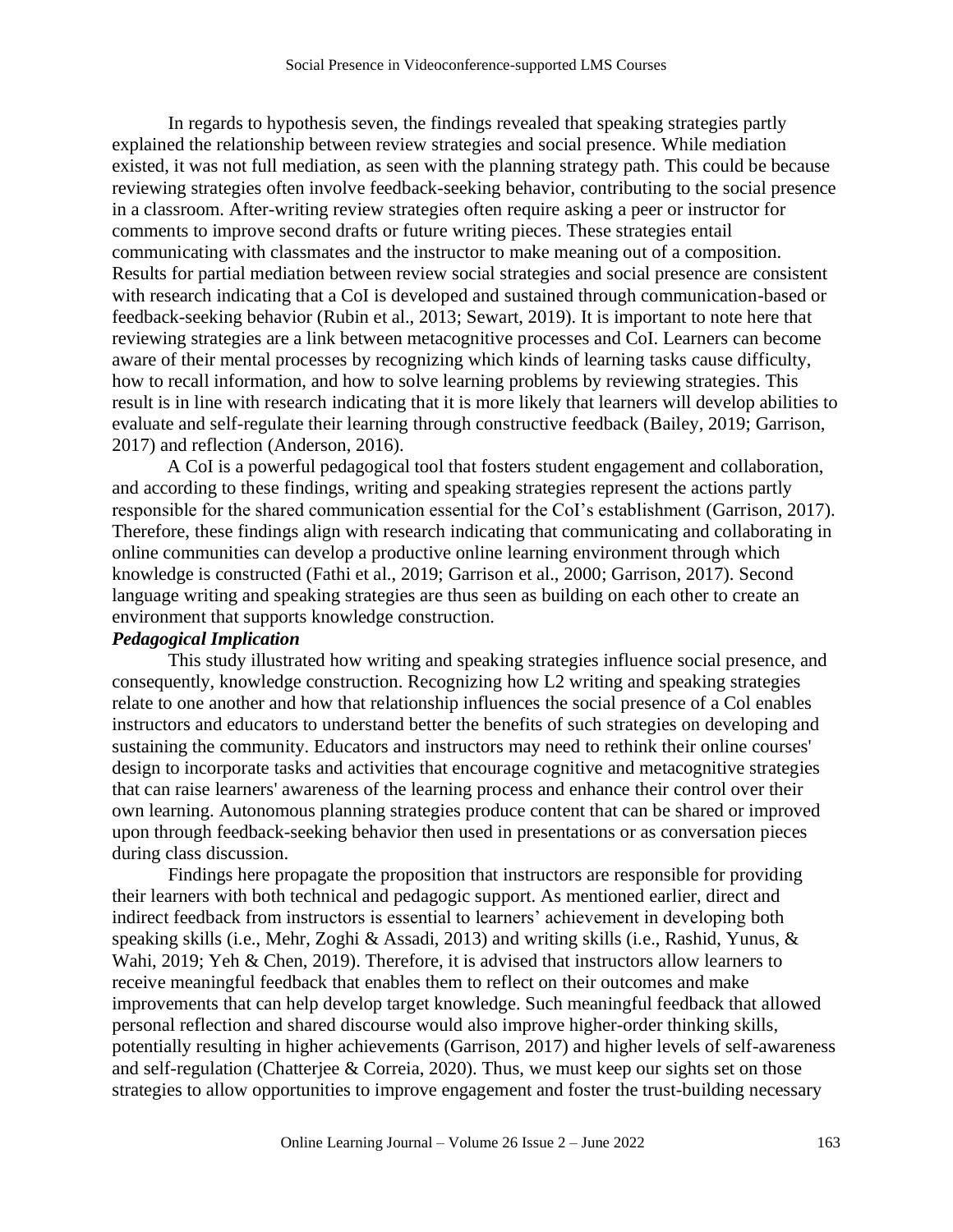for effective collaboration. The extent to which instructors regulate and structure online discussions, whether written or spoken, can affect student interaction levels, leading to better language learning (Blake, 2016; Huang, 2016; Yim & Warschauer, 2017).

# **Conclusion**

Understanding the interrelations between writing and speaking strategies that influence the social presence and, consequently, contributing positively to a CoI may enrich theoretical insights and online education practice informed by the CoI Framework. To serve this purpose, a quantitative research design using a cross-sectional survey was initiated to investigate the mediating effect L2 speaking strategies have on the relationship between L2 writing strategies and CoI. This study's main result indicated positive path coefficients between review strategies and speaking strategies, review strategies and CoI, planning strategies and speaking strategies, and speaking strategies and CoI. This study's findings will benefit instructors, instructional designers, and administrators interested in enhancing online course engagement.

There are several limitations to this study. First, this sample of university EFL students in South Korea may not be representative enough to generalize the case. Therefore, similar studies are recommended to be replicated with different types of EFL learners from different educational contexts. Additionally, quantitative instruments were only applied in this research; therefore, qualitative research instruments (i.e., interviews, focus groups, and class observation) that examine the nature of writing and reading strategies in online courses can be implemented in future research to enrich and validate the given results.

This study's findings open pathways to future research investigating how feedbackseeking strategies mediate the relationship between language construction strategies and the social presence component in a CoI. There is a particular need for further work on the nature, role, and function of metacognitive processes related to planning and reviewing and their influence on speaking strategies and, consequently, enhancing social presence in online learning environments. Further research is also required in examining larger multicultural samples and different online platforms before any definitive conclusion can be made regarding the relationship between writing strategies, speaking strategies, and a CoI. Lastly, this paper calls for future research to identify different pedagogical approaches that incorporate learning strategies to develop learners' social presence and promote online learning.

# **Declarations**

Data from this study is available upon request.

The authors declared no potential conflicts of interest with respect to the research, authorship, and/or publication of this article.

The authors asserted that ethics board approval was obtained from Konkuk University

Funding for this research project was given under the grant Education Research Lab-(ERL-CH-2022/2). This article was supported by Konkuk University in 2022 and Imam Mohammad Ibn Saud Islamic University.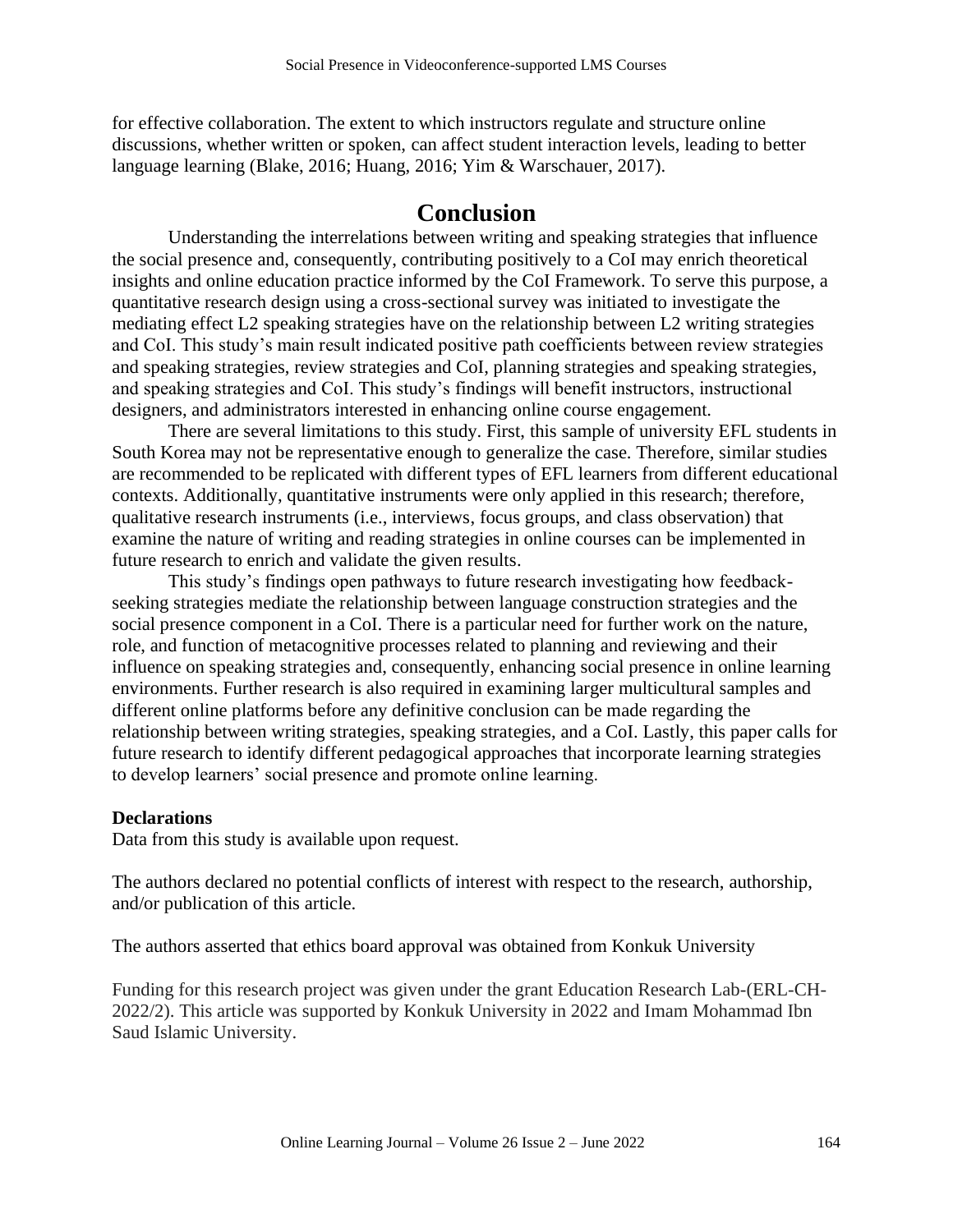# **References**

- Abrams, Z. I., & Byrd, D. R. (2016). The effects of pre‐task planning on L2 writing: Mind‐ mapping and chronological sequencing in a 1st-year German class. *System*, 63, 1–12. <https://doi.org/10.1016/j.system.2016.08.011>
- Aelterman, N., Vansteenkiste, M., Haerens, L., Soenens, B., Fontaine, J. R., & Reeve, J. (2019). Toward an integrative and fine-grained insight in motivating and demotivating teaching styles: The merits of a circumplex approach. *Journal of Educational Psychology*, *111*(3), 497–521.<https://doi.org/10.1037/edu0000293>
- Almusharraf, N., & Bailey, D. R. (2021). Online engagement during COVID-19: Role of agency on collaborative learning orientation and learning expectations. *Journal of Computer Assisted Learning, 37*(5), 1285–1295.<https://doi.org/10.1111/jcal.12569>
- Anderson, T. (2016, 4 January). *A fourth presence for the Community of Inquiry model*. Virtual Canuck. [https://virtualcanuck.ca/2016/01/04/a-fourth-presence-for-the-community-of](https://virtualcanuck.ca/2016/01/04/a-fourth-presence-for-the-community-of-inquiry-model/)[inquiry-model/](https://virtualcanuck.ca/2016/01/04/a-fourth-presence-for-the-community-of-inquiry-model/)
- Arbaugh, J. B., Cleveland-Innes, M., Diaz, S. R., Garrison, D. R., Ice, P., Richardson, & Swan, K. P. (2008). Developing a community of inquiry instrument: Testing a measure of the Community of Inquiry framework using a multi-institutional sample. *The Internet and Higher Education*, *11*(3–4), 133–136.<https://doi.org/10.1016/j.iheduc.2008.06.003>
- Bailey (2019). Conceptualization of second language writing strategies and their relation to student characteristics. *Journal of TEFL Asia, 16*(1), 135–148. <https://doi.org/10.18823/asiatefl.2019.11.1.9.135>
- Bailey, D. R., Almusharraf, N. & Hatcher, R. (2021). Finding satisfaction: Intrinsic motivation for synchronous and asynchronous communication in the online language learning context. *Education and Information Technologies, 26*, 2563–2583. <https://doi.org/10.1007/s10639-020-10369-z>
- Beauvais, C., Olive, T., & Passerault, J. M. (2011). Why are some texts good and others not? Relationship between text quality and management of the writing processes. *Journal of Educational Psychology*, *103*(2), 415–428. <https://doi.org/10.1037/a0022545>
- Berninger, V., & Winn, W. (2006). Implications of advancements in brain research and technology for writing development, writing instruction, and educational evolution. In C. MacArthur, S. Graham, & J. Fitzgerald (Eds.), *Handbook of writing research* (pp. 96 – 114). Guilford.
- Blake, R. (2016). Technology and the four skills. *Language Learning & Technology*, *20*(2), 129– 142.<http://llt.msu.edu/issues/june2016/blake.pdf>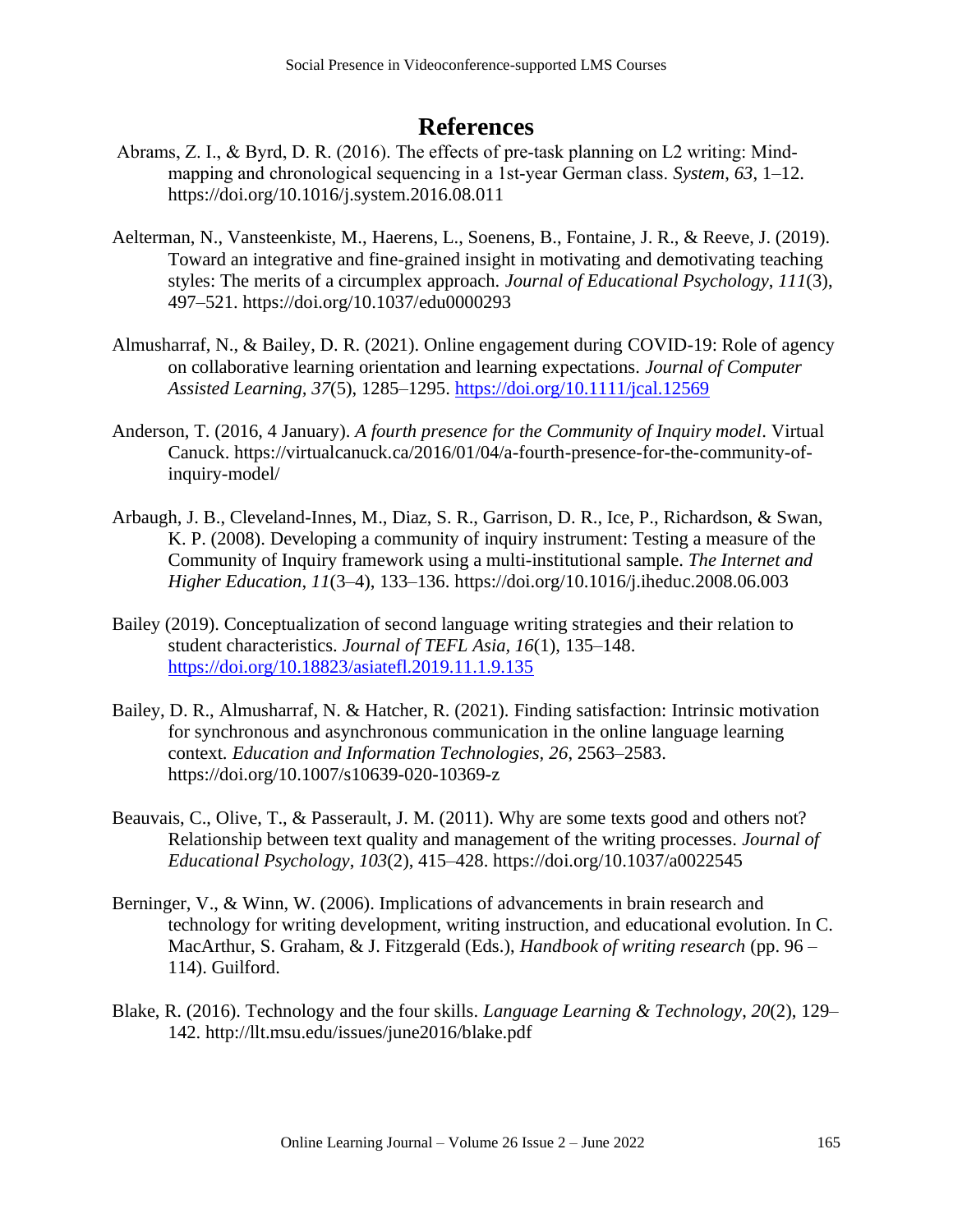- Blake, R., Wilson, N. L., Cetto, M., & Pardo-Ballester, C. (2008). Measuring oral proficiency in distance, face-to-face, and blended classrooms. *Language Learning & Technology*, *12*(3), 114. [http://llt.msu.edu/ Blake ol12num3/blakeetal/](http://llt.msu.edu/vol12num3/blakeetal/)
- Brown, H. D. (2001). *Teaching by principles: An interactive approach to language pedagogy*  (2nd ed.). Pearson.
- Chamot, A. U., & O'Malley, J. M. (1994). *The CALLA handbook: Implementing the cognitive academic language learning approach.* Addison-Wesley Publishing Company.
- Chatterjee, R., & Correia, A. P. (2020). Online students' attitudes toward collaborative learning and sense of community. *American Journal of Distance Education*, *34*(1), 53–68. <https://doi.org/10.1080/08923647.2020.1703479>
- Ching, Y. H. & Hsu, Y. C. (2013). Collaborative learning using VoiceThread in an online graduate course. *Knowledge Management & E-Learning: An International Journal*, *5*(3), 298–314.<https://doi.org/10.34105/j.kmel.2013.05.021>
- Ellis, R., & Yuan, F. (2004). The effects of planning on fluency, complexity, and accuracy in second language narrative writing. *Studies in Second Language Acquisition*, *26*(1), 59– 84. <https://doi.org/10.1017/S0272263104026130>
- Fathi, J., Ahmadnejad, M., & Yousofi, N. (2019). Effects of blog-mediated instruction on L2 writing motivation, self-efficacy, and self-regulation: A mixed methods study. *Journal of Research in Applied Linguistics*, *10*(2), 159–181. https//:doi[.](https://dx.doi.org/10.22055/rals.2019.14722) [10.22055/RALS.2019.14722](https://dx.doi.org/10.22055/rals.2019.14722)
- Flower, L., & Hayes, J. R. (1981). A cognitive process theory of writing. *College Composition and Communication*, *32*(4), 365–387[.](https://doi.org/10.2307/356600) <https://doi.org/10.2307/356600>
- Garrison, D. R. (2017). *E-learning in the 21st century: A community of inquiry framework for research and practice*. Taylor & Francis.
- Garrison, D. R., & Vaughan, N. D. (2008). *Blended learning in higher education: Framework, principles, and guidelines*. John Wiley & Sons.
- Garrison, D. R., Anderson, T., & Archer, W. (2000). Critical inquiry in a text-based environment: Computer conferencing in higher education. *The Internet and Higher Education*, *2*(2), 87–105[.https://doi.org/10.1016/S1096-7516\(00\)00016-6](https://doi.org/10.1016/S1096-7516(00)00016-6)
- Garrison, D. R., Cleveland-Innes, M., & Fung, T. S. (2010). Exploring causal relationships among teaching, cognitive and social presence: Student perceptions of the community of inquiry framework. *The Internet and Higher Education*, *13*(1–2), 31–36[.](https://doi.org/10.1016/j.iheduc.2009.10.002) <https://doi.org/10.1016/j.iheduc.2009.10.002>
- George, D., & Mallery, M. (2010). *SPSS for Windows step by step: A simple guide and reference, 17.0 update* (10<sup>th</sup> ed.). Pearson.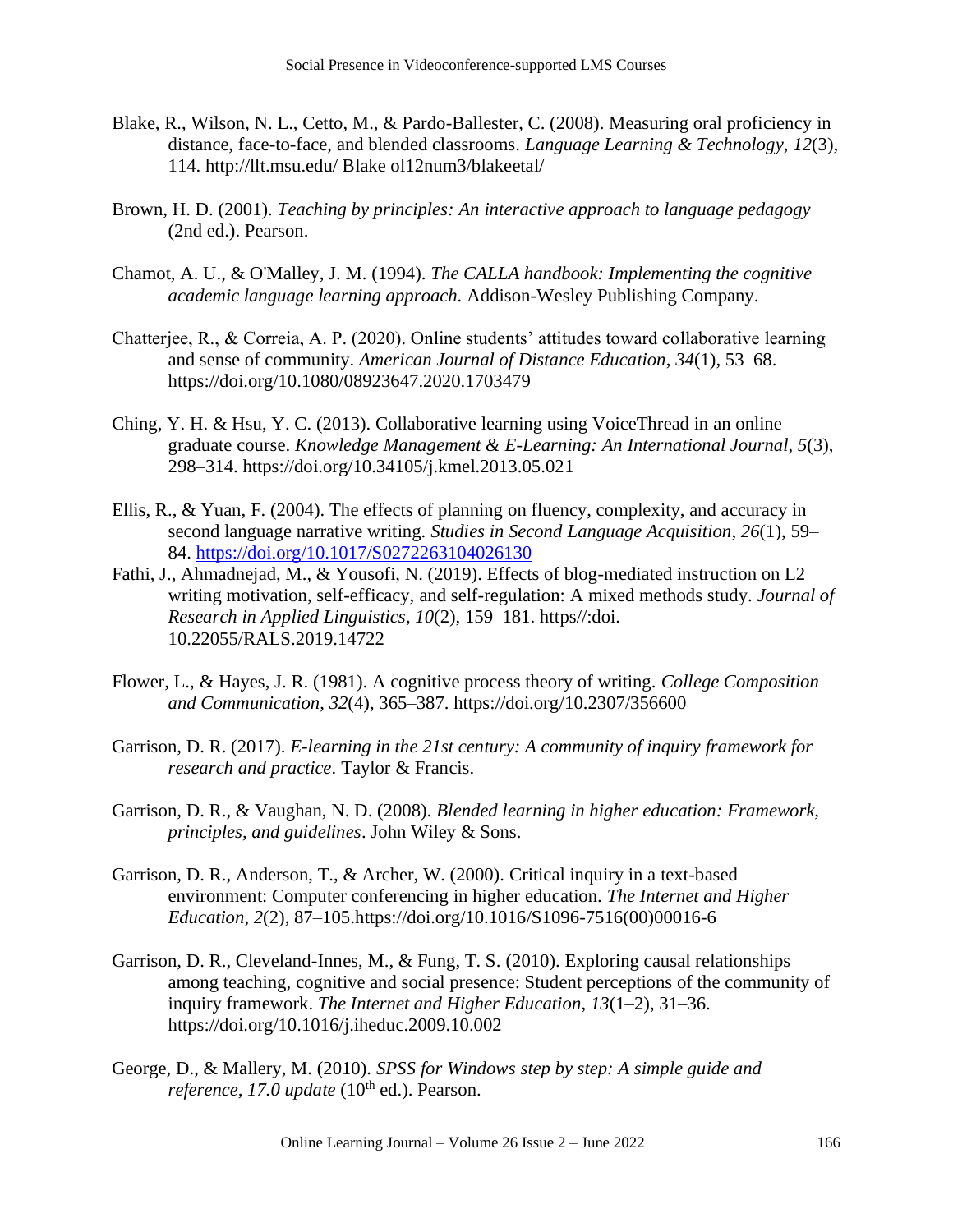- Hayes, J. R. (2000). A new framework for understanding cognition and affect in writing. In R. Indrisano & J. R. Squire (Eds.), *Perspectives on writing: Research, theory and practice* (pp. 6–44). International Reading Association.
- Huang, S. (2016). Language learning strategies in context. *The Language Learning Journal: Language Learning Strategies*, *46*(5), 647–659[.](https://doi.org/10.1080/09571736.2016.1186723) <https://doi.org/10.1080/09571736.2016.1186723>
- Kao, C.-W., & Reynolds, B. L. (2017). A study on the relationship among Taiwanese college students' EFL writing strategy use, writing ability and writing difficulty. *English Teaching & Learning*, *41*(4), 31–67. https://doi.org[/10.6330/ETL.2017.41.4.02](https://www.researchgate.net/deref/http%3A%2F%2Fdx.doi.org%2F10.6330%2FETL.2017.41.4.02?_sg%5B0%5D=sIAIg7OOs4P2sQdFzrEMJyEoBgTpS3c8xGZHuQROkH8QvYPFELKDrjKolnlVfmsWHitddktK6qnvwgfEp66JDh6VMQ.5k0r2_IHL7n4zlURaKVWc2qrUd-GilbJNDVIkyzUjJPt7RIlHi9e5Niy1A5oH5Q4FZq00CEW7U3YfXUQisPQnQ)
- Kaul, M., Aksela, M., & Wu, X. (2018). Dynamics of the community of inquiry (CoI) within a massive open online course (MOOC) for in-service teachers in environmental education. *Education Sciences*, *8*(2), 40.<https://doi.org/10.3390/educsci8020040>
- Kim, M. K., & Ketenci, T. (2019). Learner participation profiles in an asynchronous online collaboration context. *The Internet and Higher Education*, *41*, 62–76. <https://doi.org/10.1016/j.iheduc.2019.02.002>
- Kucuk, S., & Richardson, J. C. (2019). A structural equation model of predictors of online learners' engagement and satisfaction. *Online Learning*, *23*(2), 196–216. https:// doi.org//10.24059/olj.v23i2.1455
- Lapkin, S., Swain, M., & Smith, M. (2002). Reformulation and the learning of French pronominal verbs in a Canadian French immersion context. *Modern Language Journal*, *86*(4), 485–507.<https://doi.org/10.1111/1540-4781.00157>
- Limpo, T., & Alves, R. A. (2013). Teaching planning or sentence-combining strategies: Effective SRSD interventions at different levels of written composition. *Contemporary Educational Psychology*, *38*(4), 328–341. <https://doi.org/10.1016/j.cedpsych.2013.07.004>
- Lopez, M. M. (2011). Speaking strategies used by BA ELT students in public universities in Mexico. *MEXTESO Journal*, *35*(1), 203–216.
- Maarof, N., & Murat, M. (2013). Writing strategies used by ESL upper secondary school students. *International Education Studies*, *6*(4), 47–55. <http://dx.doi.org/10.5539/ies.v6n4p47>
- McDonough, K. (2004). Learner–learner interaction during pair and small group activities in a Thai EFL context. *System*, *32*(2), 207–224.<https://doi.org/10.1016/j.system.2004.01.003>
- McDonough, K., De Vleeschauwer, J., & Crawford, W. J. (2019). Exploring the benefits of collaborative prewriting in a Thai EFL context. *Language Teaching Research*, *23*(6), 685–701.<https://doi.org/10.1177/1362168818773525>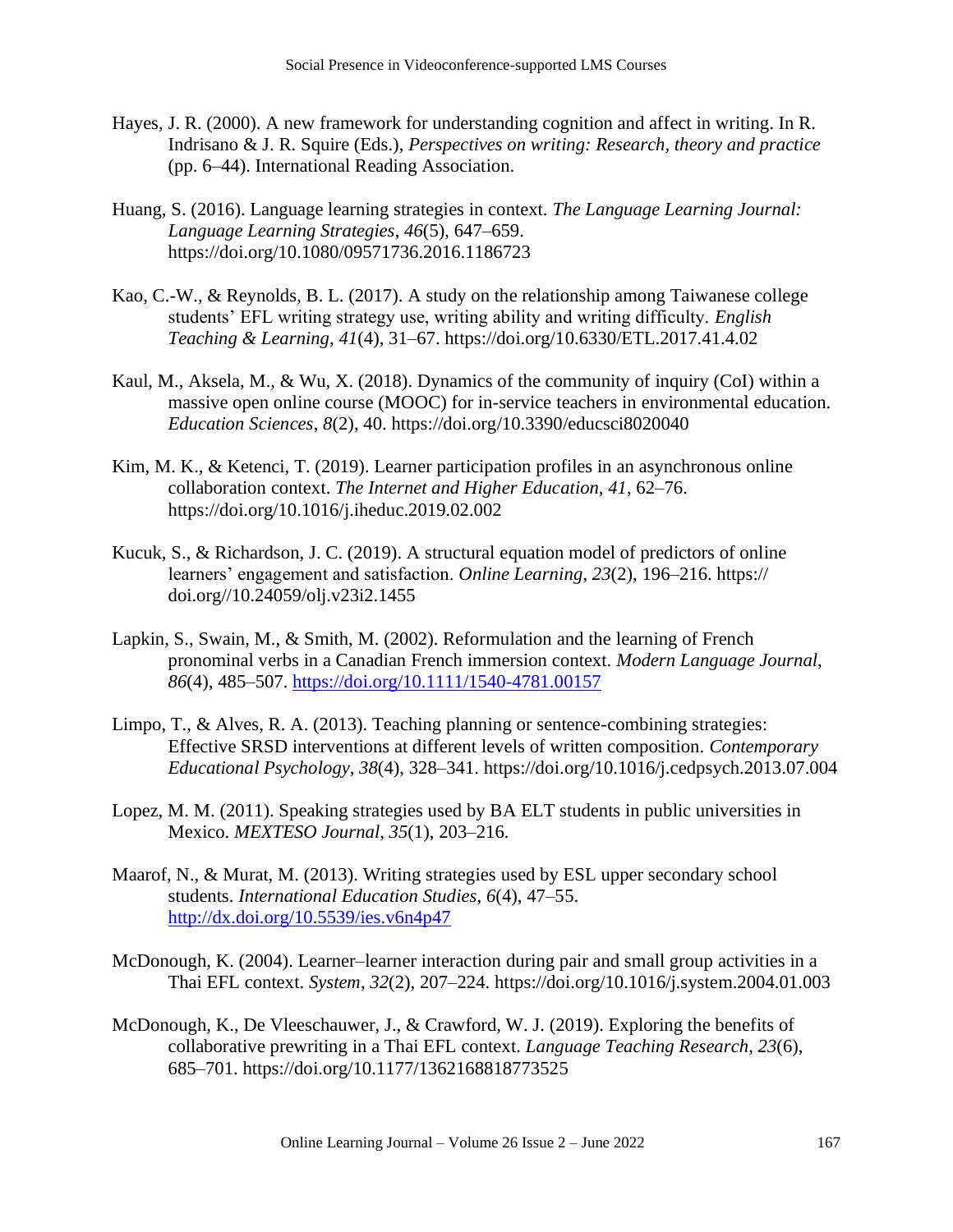- Mehr, H. S., Zoghi, M., & Assadi, N. (2013). Effects of synchronous computer-mediated communication and face-to-face interaction on speaking skill development of Iranian EFL learners. *International Journal of Applied Linguistics and English Literature*, *2*(5), 36–41.<http://dx.doi.org/10.7575/aiac.ijalel.v.2n.5p.36>
- Nation, I. S. P., & Newton, J. (2009). *Teaching ESL/EFL listening and speaking*. Routledge.
- Oxford, R. (1990). *Language learning strategies: What every teacher should know*. Heinle and Heinle.
- Oxford, R. (2011). *Teaching & researching language learning strategies*. Routledge.
- Payne, J. S. (2020). Developing L2 productive language skills online and the strategic use of instructional tools. *Foreign Language Annals*. *53*, 243–249. <https://doi.org/10.1111/flan.12457>
- Rashid, A. A., Yunus, M. M., & Wahi, W. (2019). Using Padlet for collaborative writing among ESL learners. *Creative Education*, *10*(3), 610–620. <https://doi.org/10.4236/ce.2019.103044>
- Rovai, A. P. (2002). Development of an instrument to measure classroom community. Internet and Higher Education, *5*(3), 197–211. [https://doi.org/10.1016/S1096-7516\(02\)00102-1](https://doi.org/10.1016/S1096-7516(02)00102-1)
- Rubin, B., Fernandes, R., & Avgerinou, M. (2013). The effect of technology on community of inquiry and satisfaction with online courses. *The Internet and Higher Education*, *17*, 48– 57. <https://doi.org/10.1016/j.iheduc.2012.09.006>
- Sewart, M. K. (2019). The community of inquiry survey: An assessment instrument for online writing courses. *Computers and Composition*, *52*, 37–52[.](https://doi.org/10.1016/j.compcom.2019.01.001) <https://doi.org/10.1016/j.compcom.2019.01.001>
- Seyyedi, K., Ismail, S. A. M. M., Orang, M., & Nejad, M. S. (2013). The effect of pre‐task planning time on L2 learners' narrative writing performance. *English Language Teaching*, *6*(12), 1–10[.http://dx.doi.org/10.5539/elt.v6n12p1](http://dx.doi.org/10.5539/elt.v6n12p1)
- Stewart, M. K., Hilliard, L., Stillman-Webb, N., & Cunningham, J. M. (2021). The Community of Inquiry in writing studies survey: Interpreting social presence in disciplinary contexts. *Online Learning*, *25*(2), 73–94. <http://dx.doi.org/10.24059/olj.v25i2.2275>
- Storch, N. (1998). A classroom‐based study: Insights from a collaborative text reconstruction task. *ELT Journal*, *52*(4), 291–300.<https://doi.org/10.1093/elt/52.4.291>
- Storch, N. (2004). Using activity theory to explain differences in patterns of dyadic interactions in an ESL class. *The Canadian Modern Language Review*, *60*(4), 457–480. <https://doi.org/10.3138/cmlr.60.4.457>